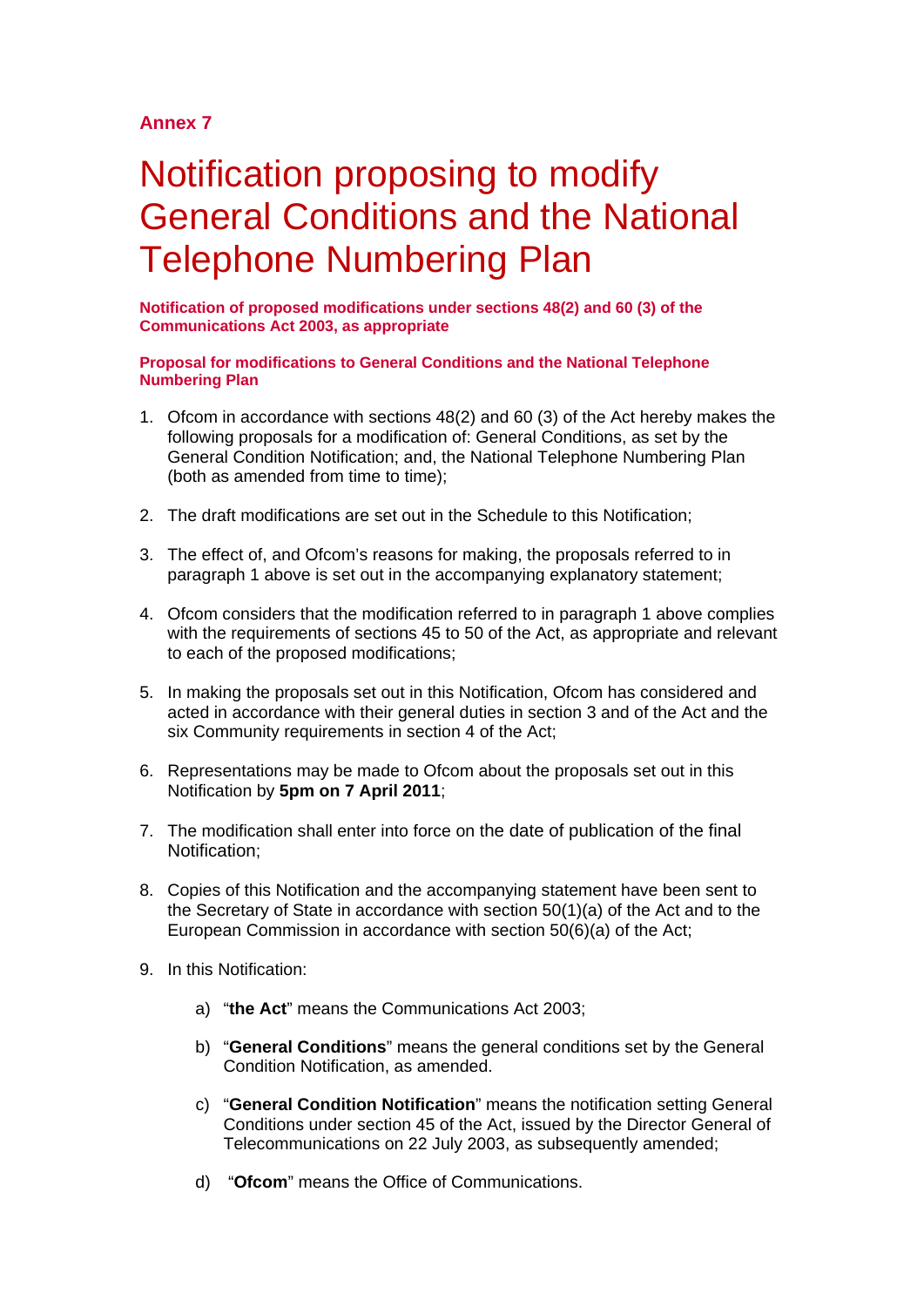- 10. Except insofar as the context otherwise requires, words or expressions shall have the meaning assigned to them in this Notification and otherwise any word or expressions shall have the same meaning it has in the General Condition Notification and otherwise any word or expression shall have the same meaning as it has in the Act.
- 11. For the purpose of interpreting this Notification:
	- a) headings and titles shall be disregarded; and
	- b) the Interpretation Act 1978 shall apply as if this Act were an Act of Parliament.
- 12. The Schedule to this Notification shall form part of this Notification.

# Marina Gibbs

M. Gibbs

Competition Policy Director

# **24 February 2011**

A person authorised by OFCOM under paragraph 18 of the Schedule to the Office of Communications Act 2002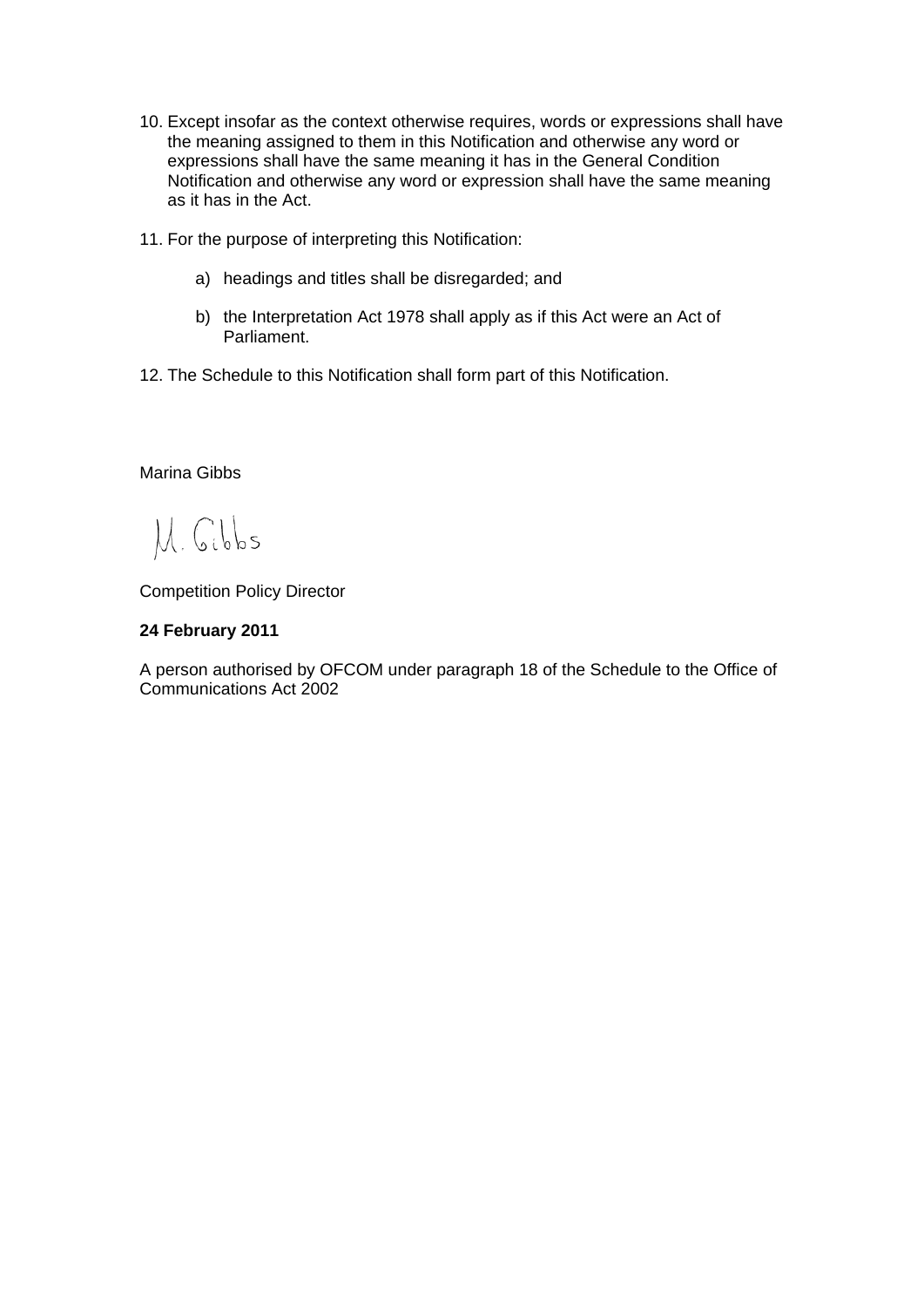# **Schedule**

#### **Definition and interpretations**

- 1. The following definitions will be deleted and, in line with the rule of interpretation set out in the definitions and interpretations section of the General Condition Notification, will, except in so far as the context requires, have the same meaning as it has in the Communications Act 2003:
	- a) Apparatus;
	- b) Associated Facility;
	- c) Consumer Panel;
	- d) Content Service;
	- e) Electronic Communications Network;
	- f) Electronic Communications Service;
	- g) End-User;
	- h) Framework Directive;
	- i) Interconnection;
	- j) National Telephone Numbering Plan;
	- k) Public Electronic Communications Network;
	- l) Public Electronic Communications Service;
	- m) Signal; and
	- n) Wireless Telegraphy.
- 2. The definition of "Public Telephone Network" will be deleted and replaced (in the definitions and interpretation section of the General Condition Notification and throughout the General Conditions) with the term "Public Electronic Communications Network" which will, except in so far as the context requires, have the same meaning as it has in the Communications Act 2003.

Consequently, the term "Public Telephone Network" will be replaced by the term "Public Electronic Communications Network" in the definition of Directory Enquiry Facility.

3. The definition of "Director" will be deleted and replaced (in the definitions and interpretation section of the General Condition Notification and throughout the General Conditions) with the term "Ofcom" defined as follows:

*"Ofcom" means the Office of Communications as established under section 1 of the Office of Communications Act 2002*

Consequently, the word "Director" will be replaced by the word "Ofcom" in the definitions of Allocation and Emergency Organisation.

4. The definition of "Publicly Available Telephone Service" in the definitions and interpretation section of the General Condition Notification and throughout the General Conditions will be amended to read as follows:

*"Publicly Available Telephone Service" means a service made available to the public for originating and receiving, directly or indirectly, national or national and international calls through a number or numbers in a national or international telephone numbering plan*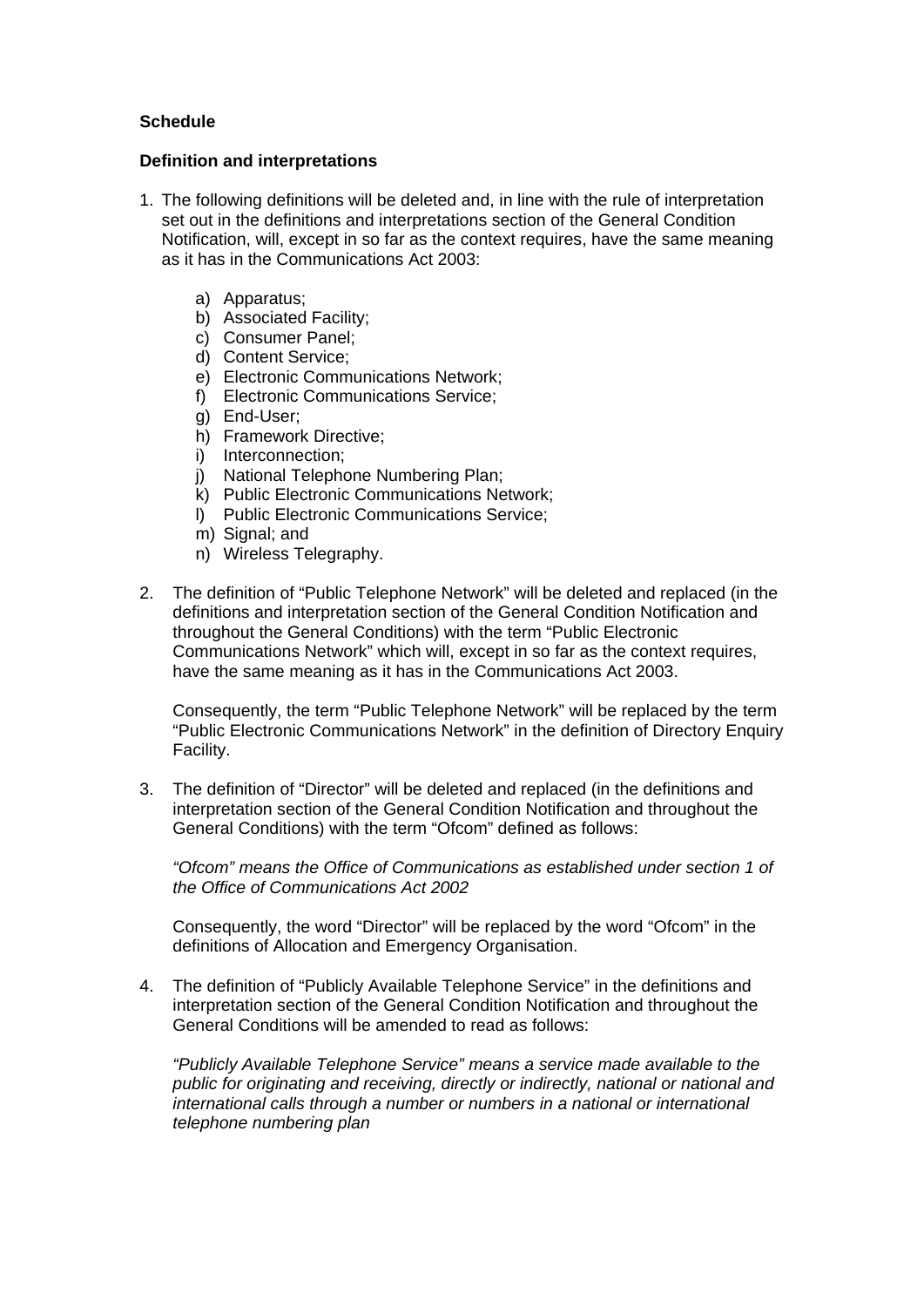5. The definition of Telephone Number in the definitions and interpretation section of the General Condition Notification and throughout the General Conditions will be amended to read as follows:

*"Telephone Number" means, subject to any order of the Secretary of State pursuant to section 56(7) of the Act, any number, including data of any description, that is used (whether or not in connection with telephony) for any one or more of the purposes listed in section 56(5) of the Act.*

# **National Telephone Numbering Plan**

- 1. The definitions of "Apparatus" and "Wireless Telegraphy" will be deleted and, in line with the rule of interpretation set out in the definitions and interpretations section of the National Telephone Numbering Plan, will, except in so far as the context requires, have the same meaning as it has in the Communications Act 2003.
- 2. The definition of "Public Telephone Network" will be deleted replaced (in the definitions and interpretation section and throughout the National Telephone Numbering Plan) with the term "Public Electronic Communications Network" which will be defined as follows:

*"Public Electronic Communications Network" shall have the meaning ascribed to it by section 151(1) of the Act. For the purposes of this document the term 'Public Electronic Communications Network' shall include Integrated Services Digital Networks*

For the avoidance of doubt, this definitional change will have a consequential impact on the titles to tables in Part A1 of the National Telephone Numbering Plan and on the following definitions in the National Telephone Numbering Plan:

- a) Access Code;
- b) Directory Enquiry Facility;
- c) Indirect Access;
- d) Integrated Services Digital Network;
- e) Non-geographic Number;
- f) Number Portability;
- g) Parallel Running;
- h) Pre-selected Provider;
- i) Public Telephone Network Number; and
- i) Signalling Point Code.
- 3. The definition of "Publicly Available Telephone Service" in the definitions and interpretation section of the National Telephone Numbering Plan will be amended to read as follows:

*"Publicly Available Telephone Service" means a service made available to the public for originating and receiving, directly or indirectly, national or national and international calls through a number or numbers in a national or international telephone numbering plan*

#### **General Condition 1**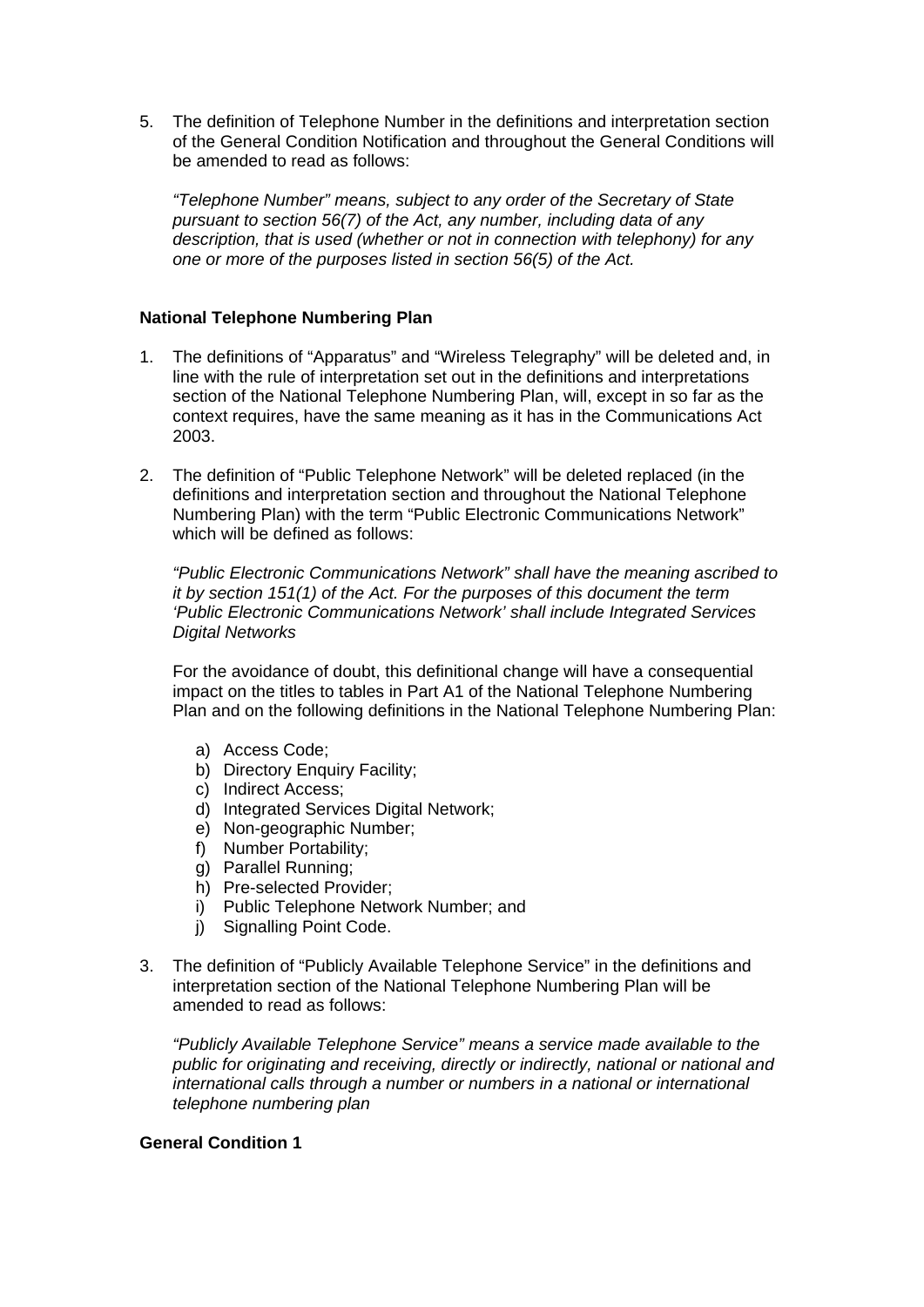The definition of "Network Access" will be deleted and, in line with the rule of interpretation set out in the definitions and interpretations section of the General Condition Notification, will, except in so far as the context requires, have the same meaning as it has in the Communications Act 2003.

As a consequence of changes in the definitions and interpretation section, the word "Director" will be replaced by the word "Ofcom" in GC1.3.

#### **General Condition 2**

GC2.2 will be modified to read as follows. Deleted text has been struck through and additional text highlighted for ease of reference:

*In the absence of such standards and/or specifications referred to in paragraph 2.1 above, the Communications Provider shall take full account of international standards or recommendations adopted by the International Telecommunication Union (ITU), the European Conference of Postal and Telecommunications Administrations (CEPT), the International Organisation for Standardisation (ISO) or and the International Electrotechnical Committee (IEC).*

As a consequence of changes in the definitions and interpretation section, the word "Director" will be replaced by the word "Ofcom" in GC2.3 and GC2.4.

### **General Condition 3**

GC3 will be modified to read as follows. Deleted text has been struck through and additional text highlighted for ease of reference:

- *3.1 The Communications Provider shall take all reasonably practicable* steps necessary *measures to maintain, to the greatest extent possible:*
	- *(a) the proper and effective functioning of the Public Telephone Electronic Communications Network provided by it at fixed locations at all times, and*
	- *(b) in the event of catastrophic network breakdown or in cases of force majeure the fullest possible availability of the Public Telephone Electronic Communications Network and Publicly Available Telephone Services provided by it at fixed locations, and*
	- *(c) uninterrupted access to Emergency Organisations as part of any Publicly Available Telephone Services offered at fixed locations.*
- 3.2 *The Communications Provider shall ensure that any restrictions imposed by it on access to and use of a Public Telephone Electronic Communications Network provided by it at a fixed location on the grounds of ensuring compliance with paragraph 3.1 above are proportionate, non-discriminatory and based on objective criteria identified in advance.*
- *3.3 For the purposes of this Condition, "Communications Provider" means a person who provides a Public Telephone Electronic Communications Network at a fixed location and/or provides Publicly Available Telephone Services at a fixed location.*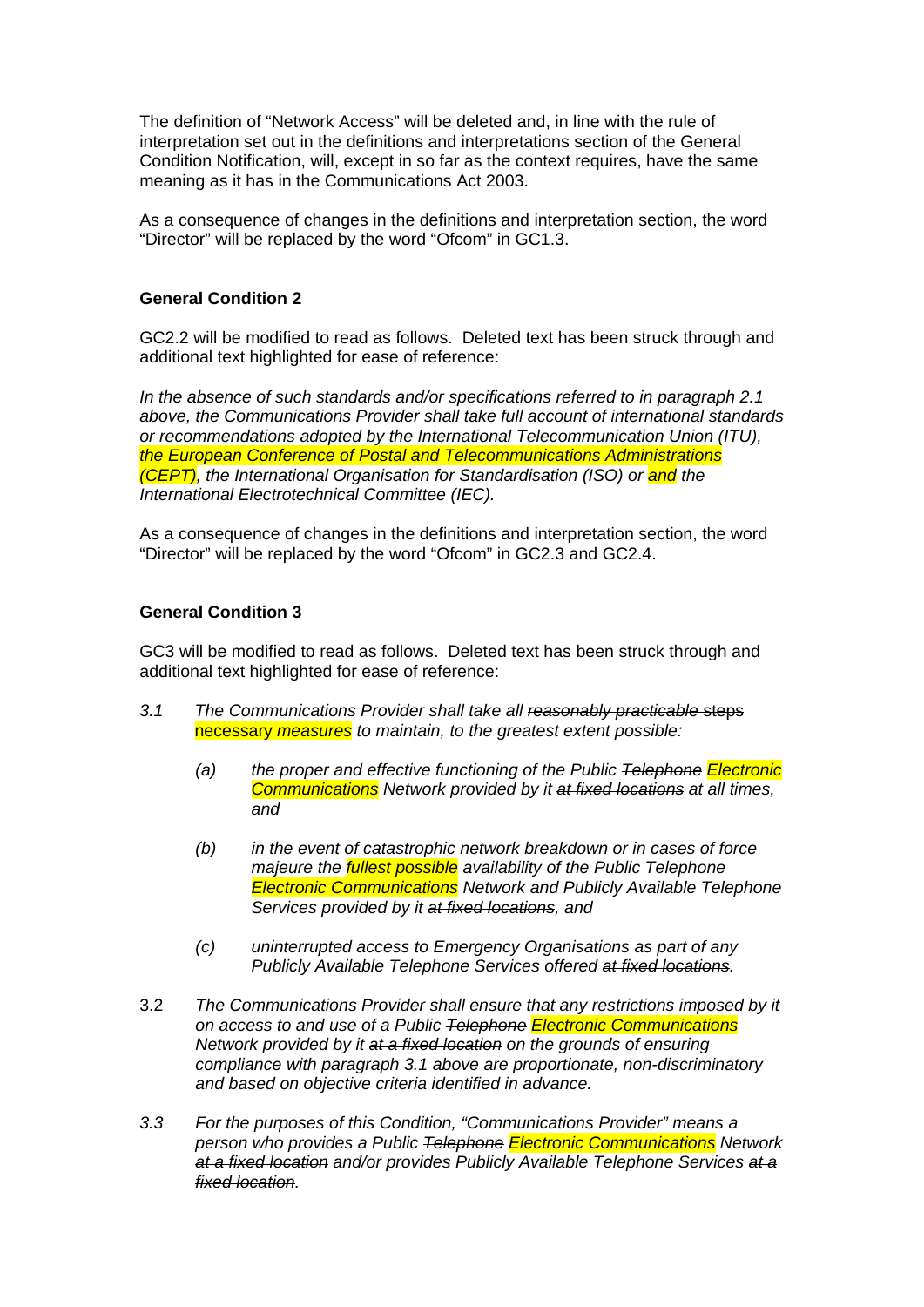# **General Condition 4**

As a consequence of changes in the definitions and interpretation section, the term "Public Telephone Network" will be replaced by the word "Public Electronic Communications Network" in GC4.4.

GC4 will be modified to read as follows. Deleted text has been struck through and additional text has been highlighted for ease of reference:

- *4.2 The Communications Provider shall, to the extent technically feasible, make accurate and reliable Caller Location Information available for all calls to the emergency call numbers "112" and "999", available at no charge to the Emergency Organisations handling those calls, at the time the call is answered by those organisations.*
- *4.3 Where a Communications Provider provides an Electronic Communications Service:*
	- *(a) at a fixed location, the Caller Location Information must, at least, accurately reflect the fixed location of the caller's terminal equipment including the full postal address; and,*
	- *(b) using a Mobile Network, the Caller Location Information must include, at least, the Call Identification of the cell from which the call is being made, or in exceptional circumstances the Zone Code.*

Current paragraph 4.3 shall be renumbered 4.4.

The following definitions to be inserted in the (new) paragraph 4.4 in alphabetical order, with the sub-paragraph numbering amended accordingly:

*"Cell Identification" means the geographic coordinates of the mobile basestation which is hosting the call, and where available, an indication of the radius of coverage of the cell;*

*"Mobile Network" means either the GSM (Global System for Mobile communications as defined by the European Telecommunications Standards Institute) or UMTS (Universal Mobile Telecommunications System as defined by the European Telecommunications Standards Institute) networks.*

*"Zone Code" means a code which identifies the geographic region in which the call was originated.* 

The definition of Communications Provider to be deleted and replaced by the following:

*"Communications Provider" means a person who provides End-Users with an Electronic Communications Service, or provides access to such a service by means of a Pay Telephone, for originating calls to a number or numbers in*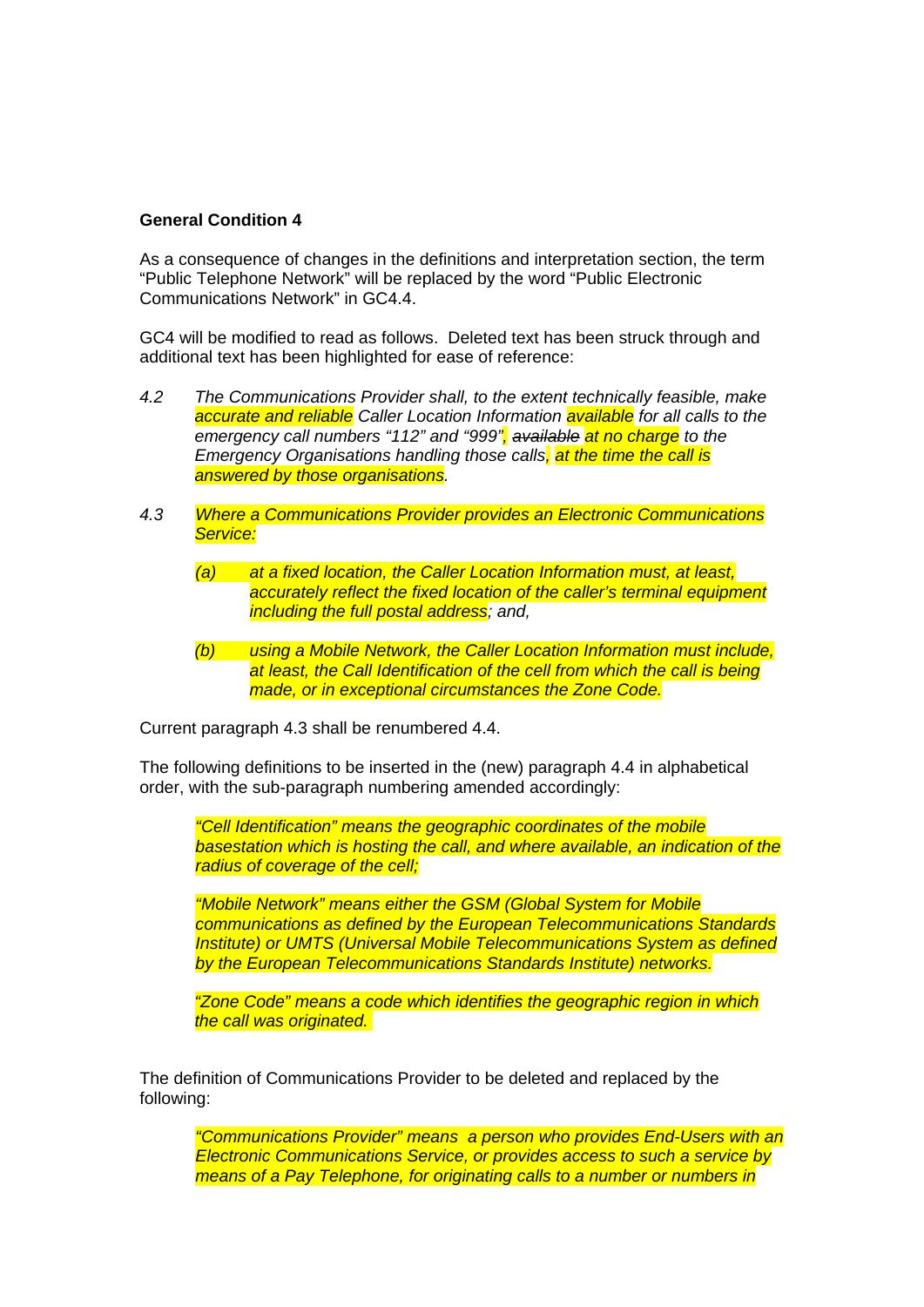*the National Telephone Numbering Plan but shall exclude any Click to Call Service;*

The definition of "Service" to be deleted.

#### **General Condition 5**

As a consequence of changes in the definitions and interpretation section, the word "Director" will be replaced by the word "Ofcom" in GC5.1.

As a consequence of changes in the definitions and interpretation section, the term "Public Telephone Network" will be replaced by the word "Public Electronic Communications Network" in GC5.4.

#### **General Condition 6**

As a consequence of changes in the definitions and interpretation section, the word "Director" will be replaced by the word "Ofcom" in GC6.3.

#### **General Condition 7**

As a consequence of changes in the definitions and interpretation section, the word "Director" will be replaced by the word "Ofcom" in GC7.1.

#### **General Condition 8**

As a consequence of changes in the definitions and interpretation section, the word "Director" will be replaced by the word "Ofcom" in GC8.3.

# **General Condition 9[1](#page-6-0)**

GC9, will be modified to read as follows, added text only highlighted:

- *9.1 Communications Providers shall, in offering to provide, or providing, connection to a Public Electronic Communications Network and/or Public Electronic Communications Services to a Consumer, and other End-Users on*  **request**, offer to enter into a contract or vary an existing contract with that *Consumer, or other End-User, which complies with the following paragraphs.*
- *9.2 Any contract between the Communications Provider and a Consumer, and other End-Users on request, shall specify at least the following minimum requirements in a clear, comprehensive and easily accessible form:*
	- *(a) the identity and address of the Communications Provider;*

<span id="page-6-0"></span> <sup>1</sup> See footnote 34 of the accompanying explanatory statement to this Notification - *Changes to General Conditions and Universal Service Conditions- Implementing the revised EU Framework*, 24 February 2011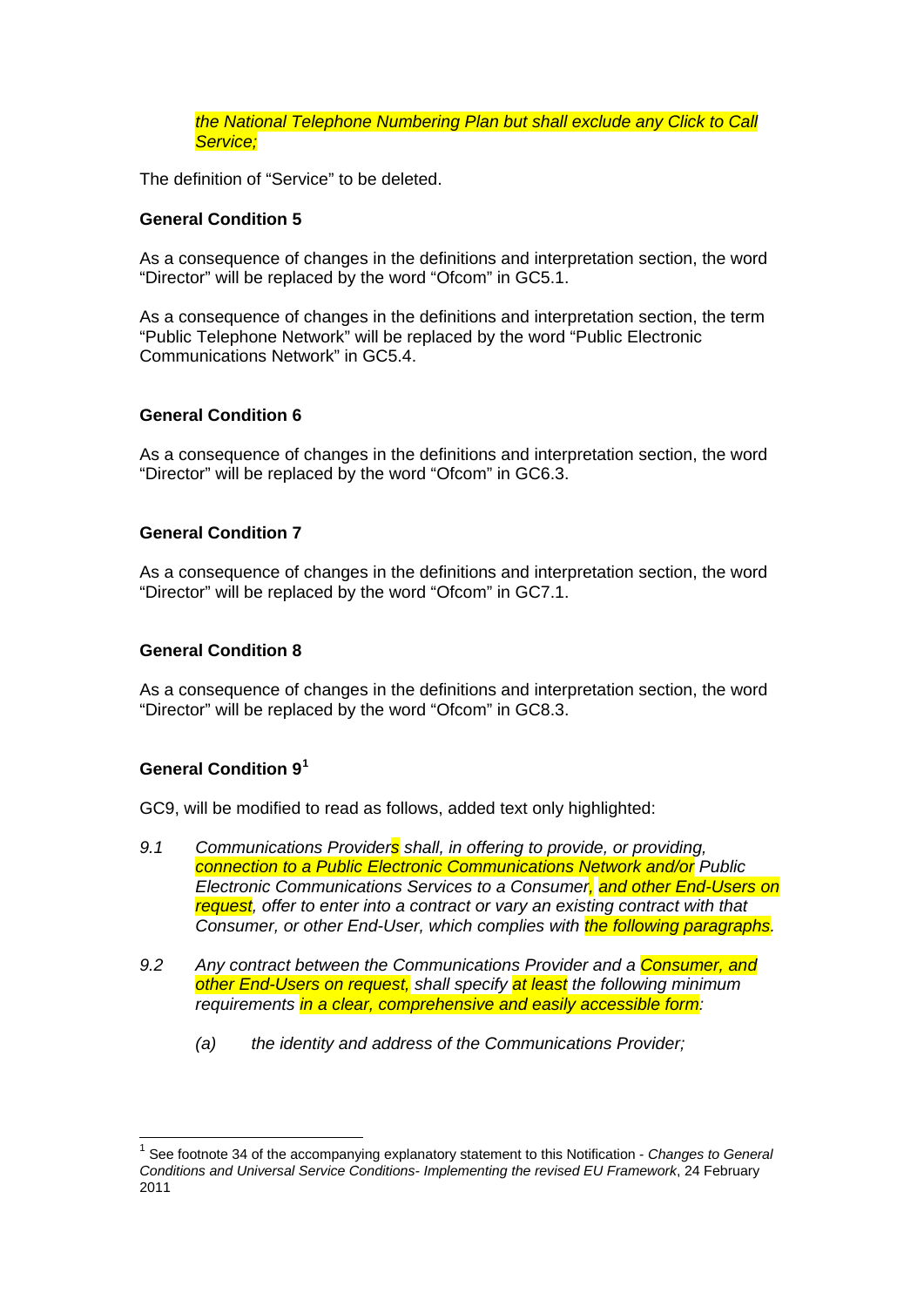- *(b) the services provided, including in particular whether or not access to Emergency Services and Caller Location Information is being provided, and any limitations on the provision of Emergency Services;*
- *(c) information on any other conditions limiting access to and/or use of services and applications (where such conditions are permitted under national law);*
- *(d) details of the minimum service quality levels offered, namely the time for initial connection and any other quality of service parameters as directed by OFCOM;*
- *(e) information on any procedures put in place by the undertaking to measure and shape traffic so as to avoid filling or overfilling a network link, and information on how those procedures could impact on service quality;*
- *(f) the types of maintenance services and customer support services offered, as well as the means of contacting these services;*
- *(g) any restrictions imposed by the provider on the use of terminal equipment supplied;*
- *(h) the Subscribers options as to whether or not to include his or her personal data in a directory, and the data concerned;*
- *(i) details of prices and tariffs, the means by which up-to-date information on all applicable tariffs and maintenance charges may be obtained, payment methods offered and any difference in costs due to payment method;*
- *(j) the duration of the contract, and the conditions for renewal and termination of services and of the contract, including:*
	- *(i) any minimum usage or duration required to benefit from promotional terms,*
	- *(ii) any charges related to portability of numbers and other identifiers, and*
	- *(iii) any charges due on termination of the contract, including any cost recovery with respect to terminal equipment;*
- *(k) any applicable compensation and/or refund arrangements which will apply if contracted quality service levels are not met;*
- *(l) the means of initiating procedures for the settlement of disputes in respect of the contract; and,*
- *(m) the type of action that might be taken by the Communications Provider in reaction to security or integrity incidents or threats and vulnerabilities.*
- *9.3 Without prejudice to any minimum contractual period, Communications Providers shall ensure that conditions or procedures for contract termination*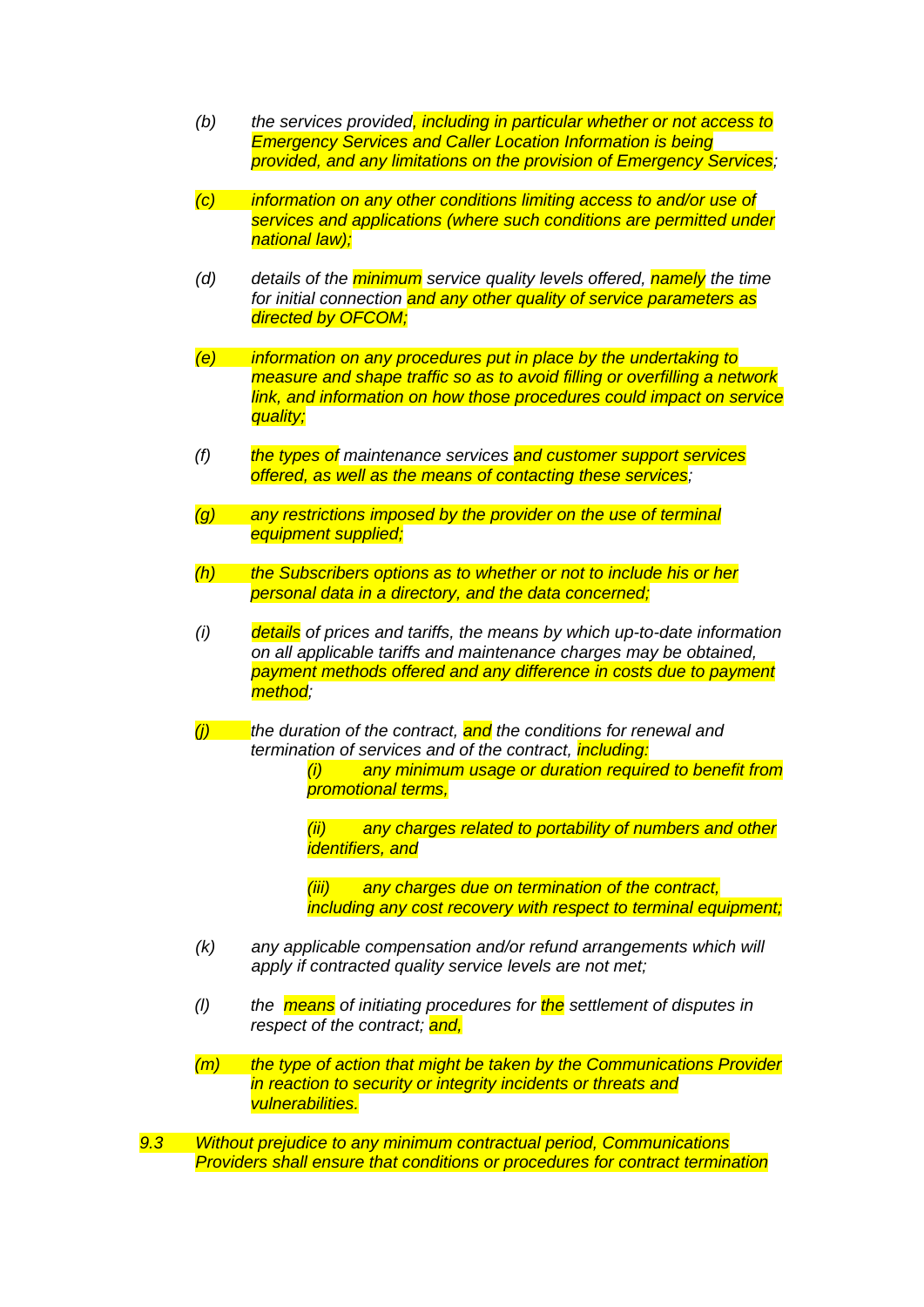*do not act as disincentives for End-Users against changing their Communications Provider.*

- *9.4 Communications Providers when providing Electronic Communications Services shall ensure that its initial contract concluded with Consumers shall not be for a duration of more than 24 months.*
- *9.5 Communications Providers shall ensure that Users are able to subscribe to a contract with a maximum duration of 12 months.*
- *9.6 Communications Providers shall:*
	- *(a) give its Subscribers adequate notice not shorter than one month of any modifications likely to be of material detriment to that Subscriber;*
	- *(b) allow its Subscribers to withdraw from their contract without penalty upon such notice; and shall,*
	- *(c) at the same time as giving the notice in condition 9.6 (a) above, inform the Subscriber of their ability to terminate the contract without penalty if the proposed modification is not acceptable to the Subscriber.*
- *9.7 For the purposes of this Condition,*
	- *(a) "Communications Provider" means a person who provides Public Electronic Communications Networks and/or Services;*
	- *(b) "Consumer" means any natural person who uses or requests a Public Electronic Communications Service for purposes which are outside his or her trade, business or profession; and*
	- *(c) "User" means a legal entity or natural person using or requesting a Public Electronic Communications Service.*

#### **General Condition 10**

As a consequence of changes in the definitions and interpretation section, the word "Director" will be replaced by the word "Ofcom" in GC10.4.

#### **General Condition 11**

As a consequence of changes in the definitions and interpretation section, the word "Director" will be replaced by the term "Director General of Telecommunications" in GC11.7.

# **General Condition 12**

As a consequence of changes in the definitions and interpretation section, the term "Public Telephone Network" will be replaced by the word "Public Electronic Communications Network" in GC12.1.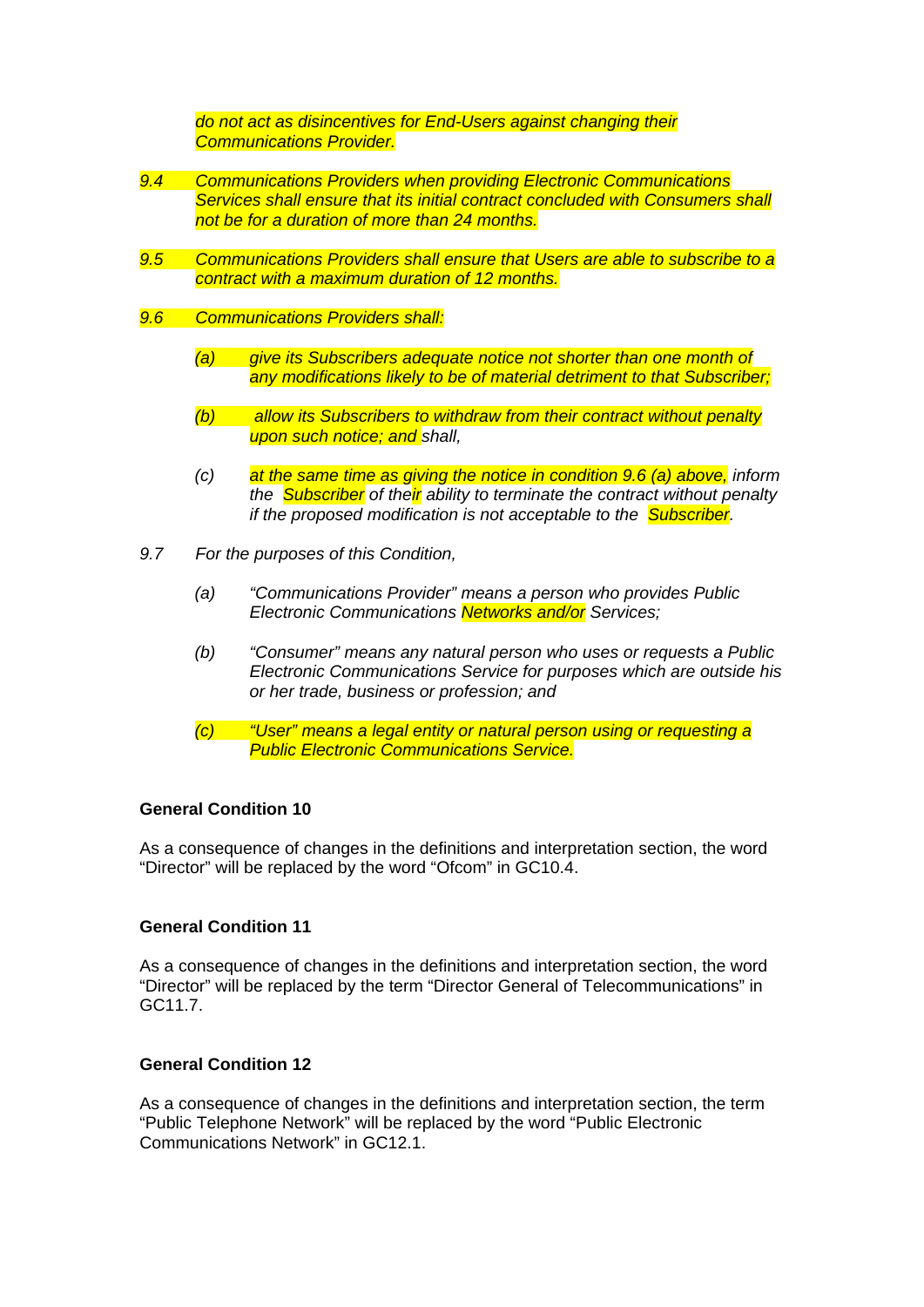As a consequence of changes in the definitions and interpretation section, the word "Director" will be replaced by the word "Ofcom" in GC12.2.

#### **General Condition 13**

No changes.

#### **General Condition 14**

As a consequence of changes in the definitions and interpretation section, the word "Director" will be replaced by the word "Ofcom" in GC14.7.

The definition of "Public Telephone Network" will be deleted in GC14.7.

As a consequence of changes in the definitions and interpretation section, the term "Public Telephone Network" will be replaced by the word "Public Electronic Communications Network" in Annex 3 to GC14.

#### **General Condition 15**

GC15 will be modified to read as follows. Additional text has been highlighted for ease of reference:

Paragraph 15.9 to be deleted.

A new paragraph to be inserted at paragraph 15.7, and later paragraphs to be renumbered accordingly, which states that:

15.7 *Communications Providers shall provide End-Users with Mobile SMS Access to Emergency Organisations by using the emergency call numbers "112" and "999" at no charge.*

Paragraph 15.9 to be deleted.

The reference to "15.7" in the (renumbered) GC15.9 to be deleted and replaced with "15.8"

As a consequence of changes in the definitions and interpretation section, the word "Director" will be replaced by the word "Ofcom" in GC15.10.

The following definitions to be inserted into GC 15.10, in alphabetical order:

*"Mobile SMS Access" means the ability to send and receive Short Messages using an SMS defined by the European Telecommunications Standards Institute in the GSM (Global System for Mobile communications) or UMTS (Universal Mobile Telecommunications System) standards, or any other standard for mobile communications that is, or may be, adopted in the UK;* 

*"Short Message" means information that may be conveyed by means of the Short Message Service;*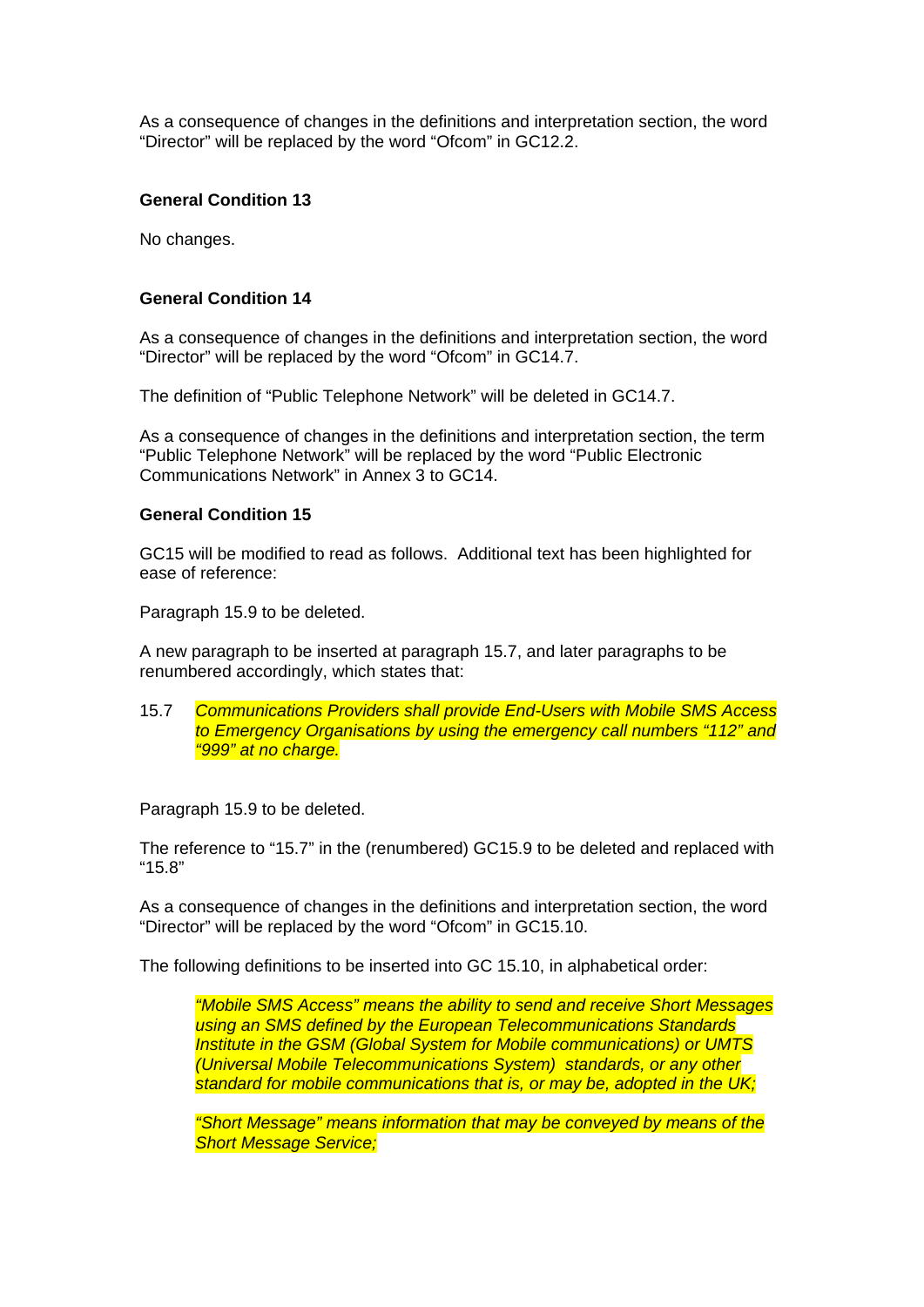*"SMS" means Short Message Service, which is a text message delivered to a Subscriber's handset or, if SMS is superseded or withdrawn, an equivalent text communication sent directly to the Subscriber's handset;*

### **General Condition 16**

As a consequence of changes in the definitions and interpretation section, the word "Director" will be replaced by the word "Ofcom" in GC16.2.

As a consequence of changes in the definitions and interpretation section, the term "Public Telephone Network" will be replaced by the word "Public Electronic Communications Network" in GC16.3.

#### **General Condition 17**

GC17 will be modified as follows. Additional text has been highlighted for ease of reference:

As a consequence of changes in the definitions and interpretation section, the word "Director" will be replaced by the word "Ofcom" in current conditions: GC17.4, GC17.5, GC17.9, GC17.10 and GC17.11. The references to "he" and "him" in current conditions GC17.9 and GC17.10 respectively will each be changed to "it" as a consequence of the same change.

As a consequence of changes in the definitions and interpretation section, the term "Public Telephone Network" will be replaced by the word "Public Electronic Communications Network" in the Annex to GC17.

The following text will be inserted as new GC17.9 and GC17.12, 17.13 (with consequential renumbering of other subsections: current GC17.9 will be renumbered GC 17.10; current GC 17.10 will be renumbered GC 17.11; current 17.11 will be renumbered 17.14; current CG17.12 will be renumbered 17.15 and current GC 17.12 will be renumbered 17.16).

*"Requirements in Connection with the transfer of use of Allocated Telephone Numbers*

*17.9 The Communications Provider shall not transfer use of Telephone Numbers from the National Telephone Numbering Plan unless:*

- *(a) the Telephone Numbers have been Allocated to the Communications Provider; or, the Communications Provider has been authorised (either directly or indirectly) to Adopt those Telephone Numbers by the person Allocated those Telephone Numbers;*
- *(b) the telephone numbers are used in accordance with the National Telephone Numbering Plan; and*
- *(c) the Telephone Numbers are Adopted or otherwise used effectively and efficiently."*

and

*"Allocation of Telephone Numbers for a limited period*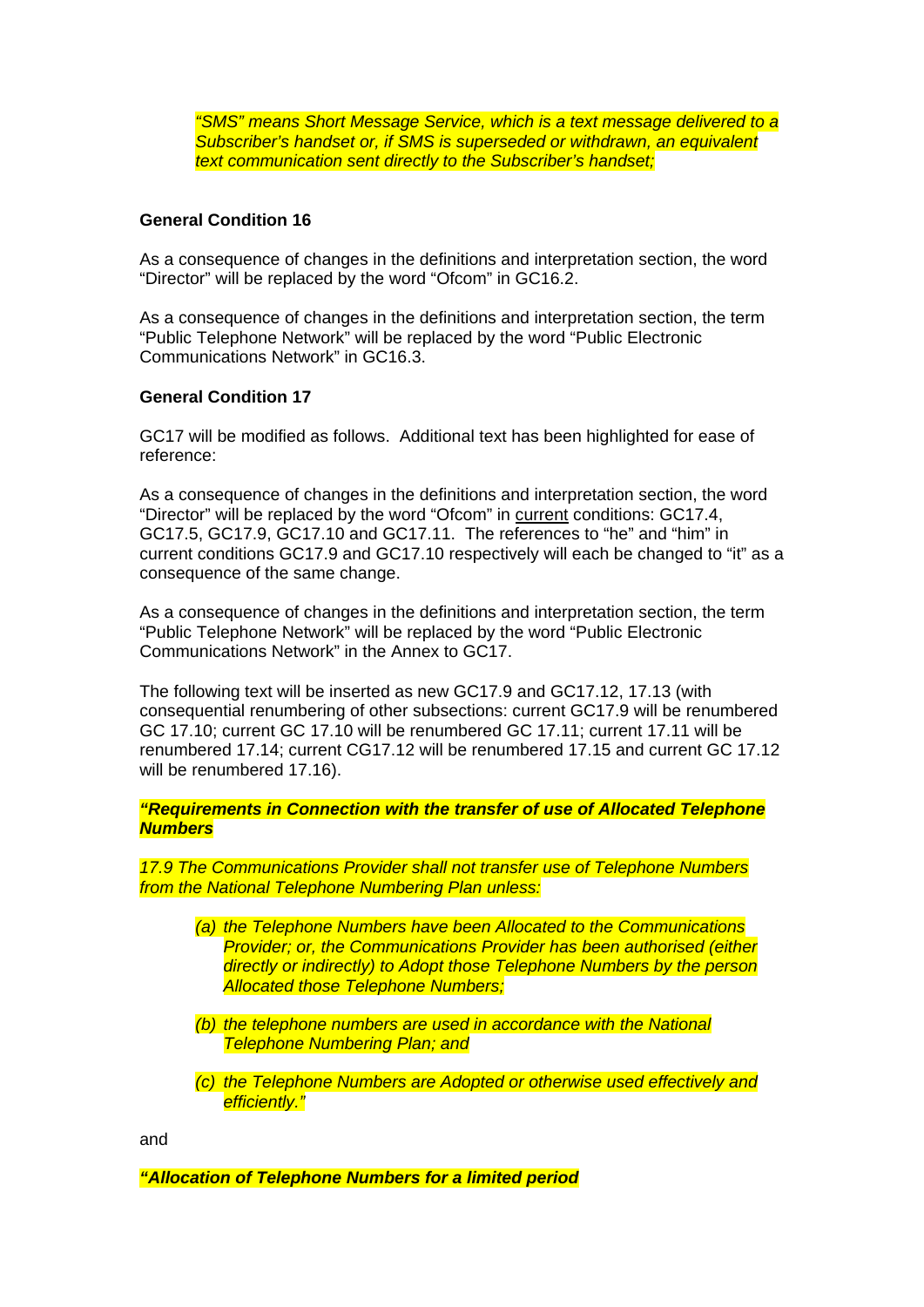*GC 17.12 Ofcom may Allocate Telephone Numbers to the Communications Provider for a limited period only if the duration is appropriate for the service concerned in view of the objective pursued and taking due account of the need to allow for an appropriate period for investment amortisation.* 

*GC 17.13 Where Telephone Numbers are Allocated to the Communications Provider by Ofcom for a limited period of time, Ofcom may withdraw any such Allocated numbers at the end of the set period"*

#### **General Condition 18**

**Note that the proposed changes below are to GC18 as modified by the "Changes to the Mobile Number Portability Process" statement, dated 8 July 2010; modifications which come in to effect on 11 April 2011.**

GC18.1 will be modified to read as follows. Deleted text has been struck through and additional text highlighted for ease of reference:

*18.1 The Communications Provider shall provide Number Portability as soon as is reasonably practicable within the shortest possible time, including subsequent activation*, on reasonable terms and conditions, including charges, to any of *its Subscribers who so requests.* 

GC18.3 will be amended to read as follows. Deleted text has been struck through and additional text highlighted for ease of reference:

*18.3 Notwithstanding paragraph 18.1 above:*

*(a) in the case of Mobile Number Portability, where the request is for porting a total of fewer than 25 Mobile Numbers porting of these numbers and their subsequent activation shall be completed within one business day from the receipt by the Recipient Provider of the Subscriber Request to Port from its new Subscriber.*

*(b) In all other cases, porting of these numbers and their subsequent activation shall be completed within one business day once all necessary validation processes have been completed, the network connection is ready for use by the Subscriber, and the Donor Provider has received a request to activate the porting of these numbers from the Recipient Provider.*

GC18.5 will be amended to add the following subsection (e):

*any direct charges to Subscribers for providing Number Portability do not act as a disincentive to Subscribers against changing their Communications Provider.* 

In GCs 18.5 and 18.6, the words "(other than Paging Portability)" are deleted.

The following will be inserted as new GC18.8 (with consequential amendments to subsection numbering):

*18.8 The Communications Provider shall inform the Subscriber of the date when Number Portability will be provided to that Subscriber.*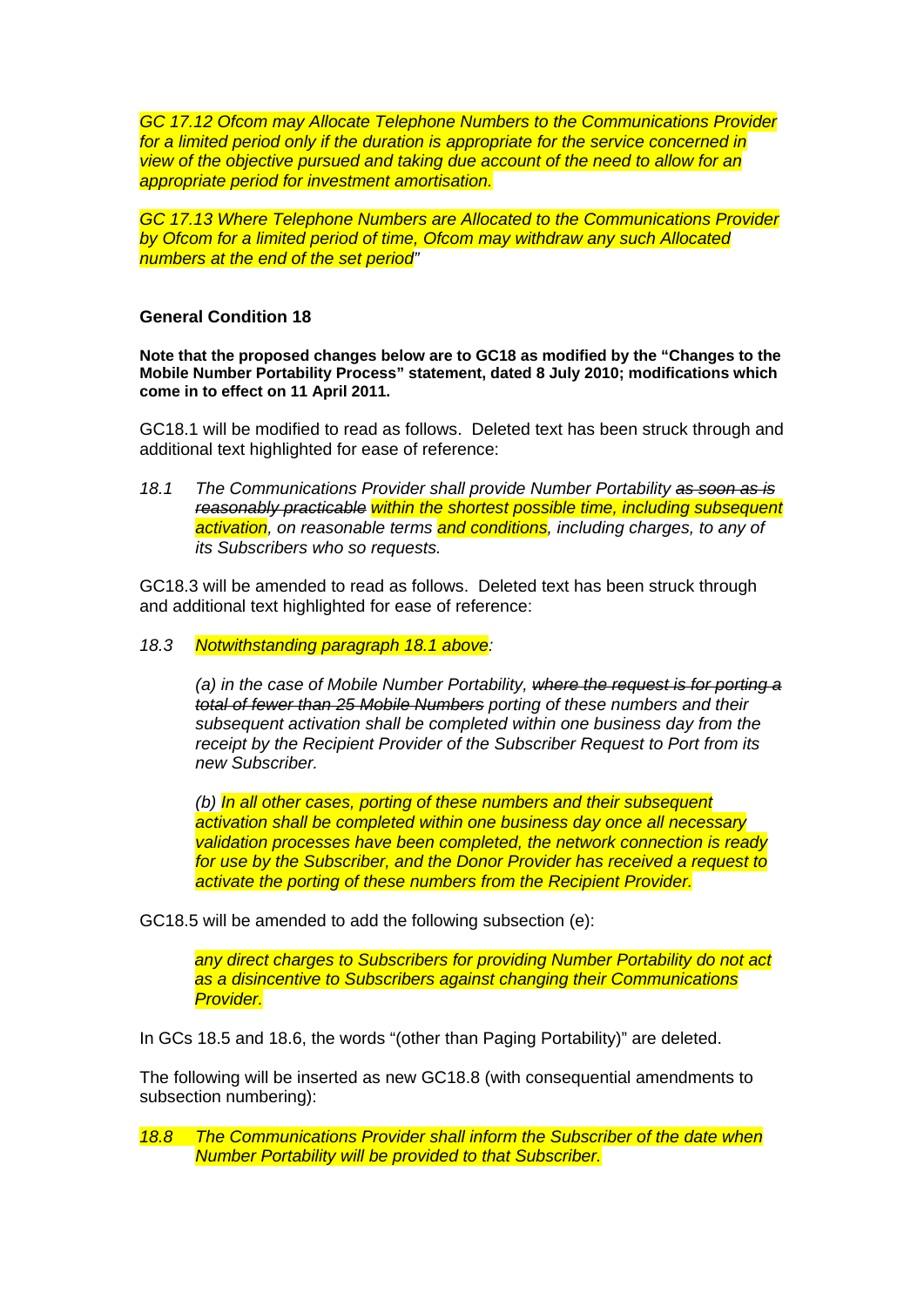The following will be inserted as new GC18.9 (with consequential amendments to subsection numbering):

*18.9 Where Communications Providers delay the porting of a Telephone Number for more than one-working day or where there is an abuse of porting by them or on their behalf, they shall provide reasonable compensation as soon as is reasonably practicable to the Subscriber for such delay and/or abuse.*

The following will be inserted as new GC18.10 (with consequential amendments to subsection numbering):

*18.10 The Communications Provider shall set out in a clear, comprehensive and easily accessible form for each Subscriber how Subscribers' can access the compensation provided for in paragraph 18.9 above, and how any compensation will be paid to the Subscriber.*

As a consequence of changes in the definitions and interpretation section, the term "Public Telephone Network" will be replaced by the word "Public Electronic Communications Network" in GC18.10.

The following definitions shall be deleted: "Paging Portability" and "Radiopaging Service".

#### **General Condition 19**

As a consequence of changes in the definitions and interpretation section, the word "Director" will be replaced by the word "Ofcom" in GC19.3.

#### **General Condition 20**

GC20 will be modified to read as follows. Deleted text has been struck through and additional text has been highlighted for ease of reference:

GC20 will be re-titled "ACCESS TO NUMBERS AND SERVICES".

GC20.1 will be amended to read as follows. Deleted text has been struck through and additional text highlighted for ease of reference:

- *20.1 Where t The Communications Provider Adopts Non-geographic Numbers, it shall ensure, where technically and economically feasible, that End-Users in any part of the European Community outside of the United Kingdom are able to access those Non-geographic Numbers.*:
	- *(a) access and use those Non-geographic Numbers which the Communications Provider Adopts;*
	- *(b) access all Telephone Numbers provided in the European Community, regardless of the technological devices used by the operator, including those in the National Telephone Numbering Plan, those from the European Telephone Numbering Space (ETNS) and Universal International Freephone Numbers (UIFN).*
- *20.2 The Communications Provider shall limit access for calling End-Users located in specific geographical areas to Non-geographic Telephone Numbers*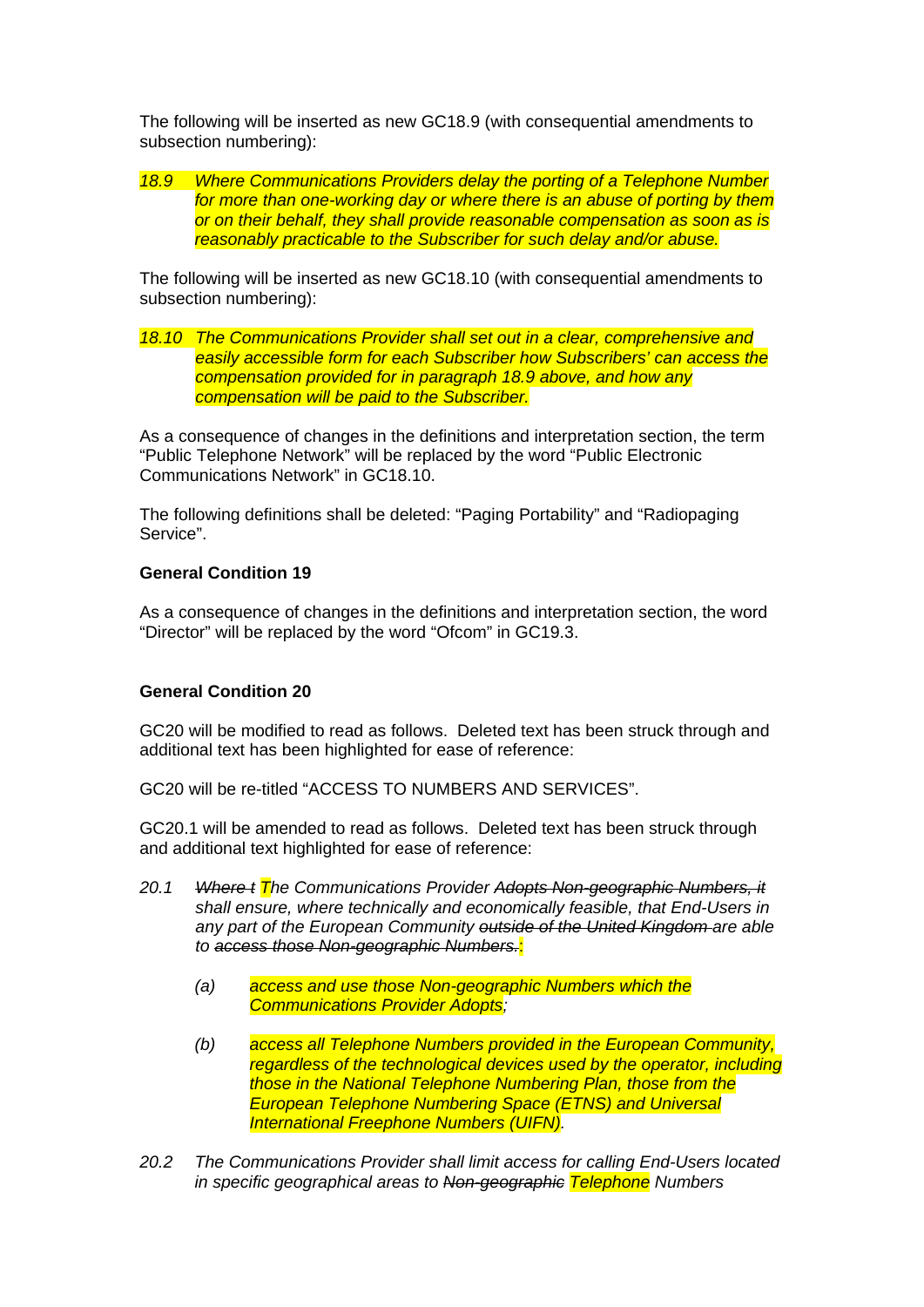*assigned to a Subscriber where that Subscriber has chosen for commercial reasons to limit such access.*

The following will be inserted as new GC20.3, GC20.4 and GC20.5 (with consequential amendments to subsection numbering):

- *20.3 The Communications Provider shall, where requested by or on behalf of Ofcom on the basis of fraud or misuse, block access to Telephone Numbers and/or Public Electronic Communications Services and in such cases withhold revenue associated with such Telephone Numbers and/or Public Electronic Communications Services.*
- *20.4 The Communications Provider providing Publicly Available Telephone Services allowing international calls, shall handle all calls to and from the ETNS at rates similar to those applied for calls to and from parts of the European Community other than the United Kingdom.*
- *20.5 The Communications Provider shall ensure that any End-User can access a hotline for missing children by using the number "116000".*

#### **General Condition 21**

As a consequence of changes in the definitions and interpretation section, the word "Director" will be replaced by the word "Ofcom" in GC21.1, GC21.2 and GC21.3.

#### **General Condition 22**

No changes.

# **General Condition 23**

No changes.

#### **General Condition 24**

As a consequence of changes in the definitions and interpretation section, the term "Public Telephone Network" will be replaced by the word "Public Electronic Communications Network" in GC24.19.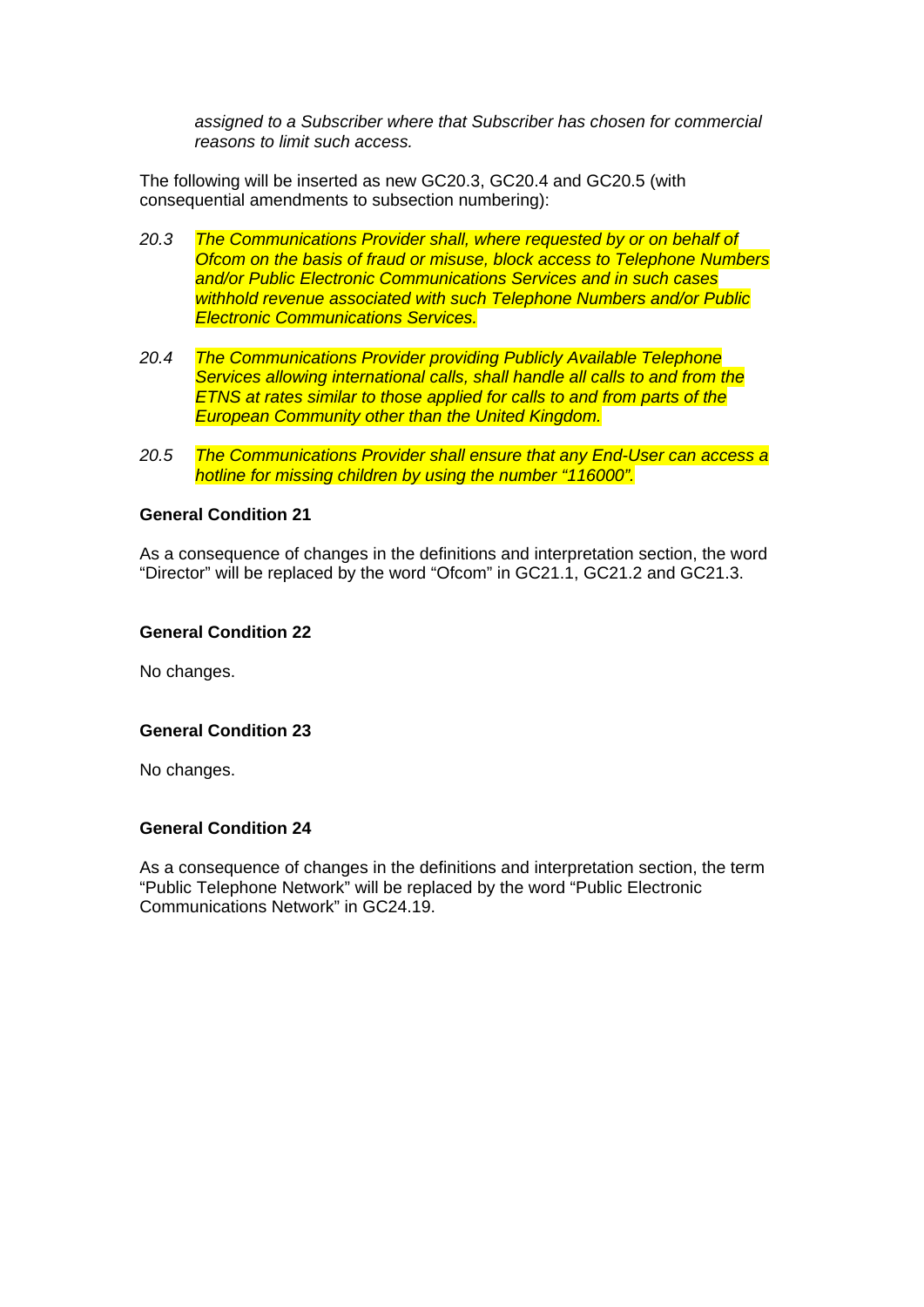# **Modified General Conditions 4, 9 and 18 – as proposed**

*Separate from the Notification above, for ease of reference, the following sets out the proposed text for General Conditions 4, 9 and 18 with the proposed text in situ. This is not part of the Notification but is prepared to aid its understanding. While every reasonable effort is made to ensure that the information provided below is accurate, no guarantees for the currency or accuracy of the information are made.*

#### 4. EMERGENCY CALL NUMBERS

- 4.1 The Communications Provider shall ensure that any End-User can access Emergency Organisations by using the emergency call numbers "112" and "999" at no charge and, in the case of a Pay Telephone, without having to use coins or cards.
- 4.2 The Communications Provider shall, to the extent technically feasible, make accurate and reliable Caller Location Information available for all calls to the emergency call numbers "112" and "999" at no charge to the Emergency Organisations handling those calls at the time the call is answered by those organisations.
- 4.3 Without prejudice to paragraph 4.2 above, where a Communications Provider provides an Electronic Communications Service:
	- (a) at a fixed location, the Caller Location Information must, at least, accurately reflect the fixed location of the caller's terminal equipment including the full postal address; and,
	- (b) using a Mobile Network, the Caller Location Information must include at least, the identification of the cell from which the call is being made, or in exceptional circumstances, the Zone Code.
- 4.4 For the purposes of this Condition,
	- (a) "Caller Location Information" means any data or information processed in an Electronic Communications Network indicating the geographic position of the terminal equipment of a person initiating a call;
	- (b) "Cell Identification" means the geographic coordinates of the mobile basestation which is hosting the call, and where available, an indication of the radius of coverage of the cell;
	- (c) "Communications Provider" means a person who provides End-Users with an Electronic Communications Service, or provides access to such a service by means of a Pay Telephone, for originating calls to a number or numbers in the National Telephone Numbering Plan but shall exclude any Click to Call Service;
	- (d) "Mobile Network" means either the GSM (Global System for Mobile communications as defined by the European Telecommunications Standards Institute) or UMTS (Universal Mobile Telecommunications System as defined by the European Telecommunications Standards Institute) networks;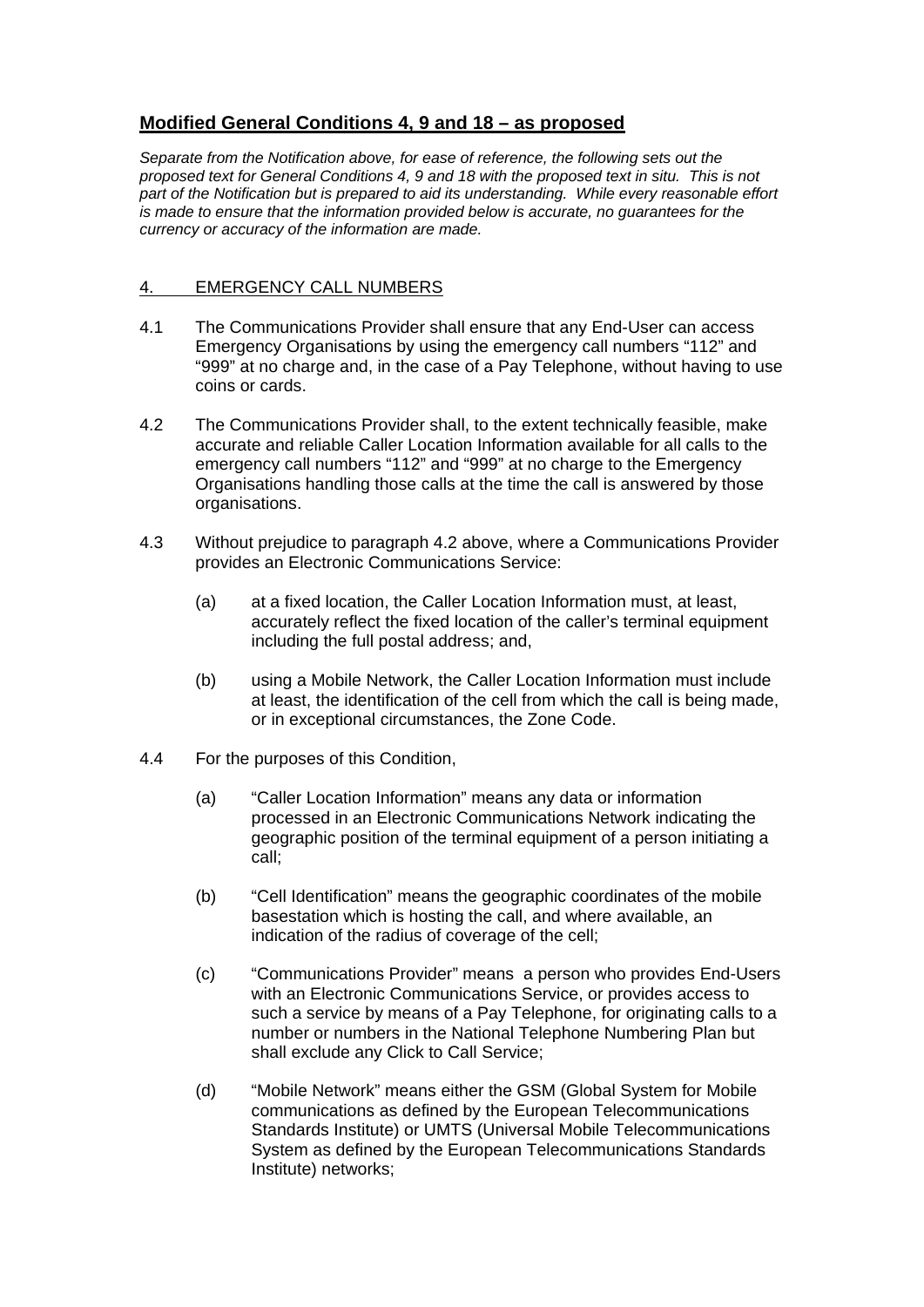- (e) "Pay Telephone" means a telephone for the use of which the means of payment may include coins and/or credit/debit cards and/or prepayment cards, including cards for use with dialling codes. For the avoidance of any doubt, references to a Pay Telephone include references to a Public Pay Telephone<sup>[2](#page-15-0)</sup>;
- (f) "Click to Call Service" means a service which may be selected on a web-site or other application by an End-User and which connects the End-User only to a number or a limited set of numbers pre-selected by the Communications Provider or an End-User"; and,
- (g) "Zone Code" means a code which identifies the geographic region in which the call was originated.

<span id="page-15-0"></span><sup>&</sup>lt;sup>2</sup> Regulation of VoIP Services: Access to the Emergency Services - Statement and publication of a statutory notification under section 48(1) of the Communications Act 2003 modifying General Condition 4 (5 December 2007) – added in (d) and (e) with effect from 8 September 2008.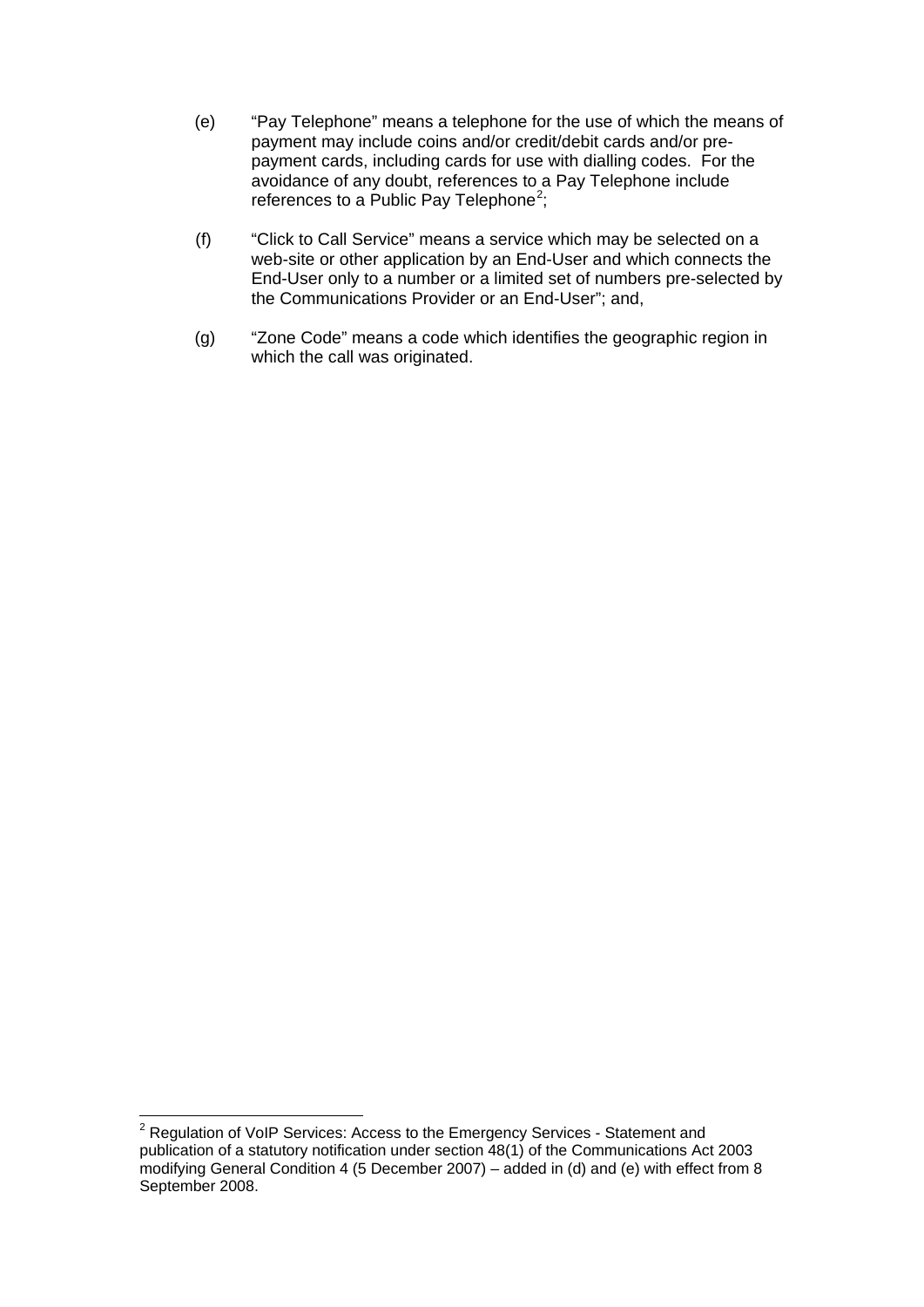### 9. REQUIREMENT TO OFFER CONTRACTS WITH MINIMUM TERMS

- 9.1 Communications Providers shall, in offering to provide, or providing, connection to a Public Electronic Communications Network and/or Public Electronic Communications Services to a Consumer, and other End-Users on request, offer to enter into a contract or vary an existing contract with that Consumer, or other End-User, which complies with the following paragraphs.
- 9.2 Any contract between the Communications Provider and a Consumer, and other End-Users on request, shall specify at least the following minimum requirements in a clear, comprehensive and easily accessible form:
	- (a) the identity and address of the Communications Provider;
	- (f) the services provided, including in particular whether or not access to Emergency Services and Caller Location Information is being provided, and any limitations on the provision of Emergency Services;
	- (g) information on any other conditions limiting access to and/or use of services and applications (where such conditions are permitted under national law);
	- (h) details of the minimum service quality levels offered, namely the time for initial connection and any other quality of service parameters as directed by OFCOM;
	- (i) information on any procedures put in place by the undertaking to measure and shape traffic so as to avoid filling or overfilling a network link, and information on how those procedures could impact on service quality;
	- (i) the types of maintenance services and customer support services offered, as well as the means of contacting these services;
	- (j) any restrictions imposed by the provider on the use of terminal equipment supplied;
	- (k) the Subscribers options as to whether or not to include his or her personal data in a directory, and the data concerned;
	- (i) details of prices and tariffs, the means by which up-to-date information on all applicable tariffs and maintenance charges may be obtained, payment methods offered and any difference in costs due to payment method;
	- (k) the duration of the contract, and the conditions for renewal and termination of services and of the contract, including:

(i) any minimum usage or duration required to benefit from promotional terms,

(ii) any charges related to portability of numbers and other identifiers, and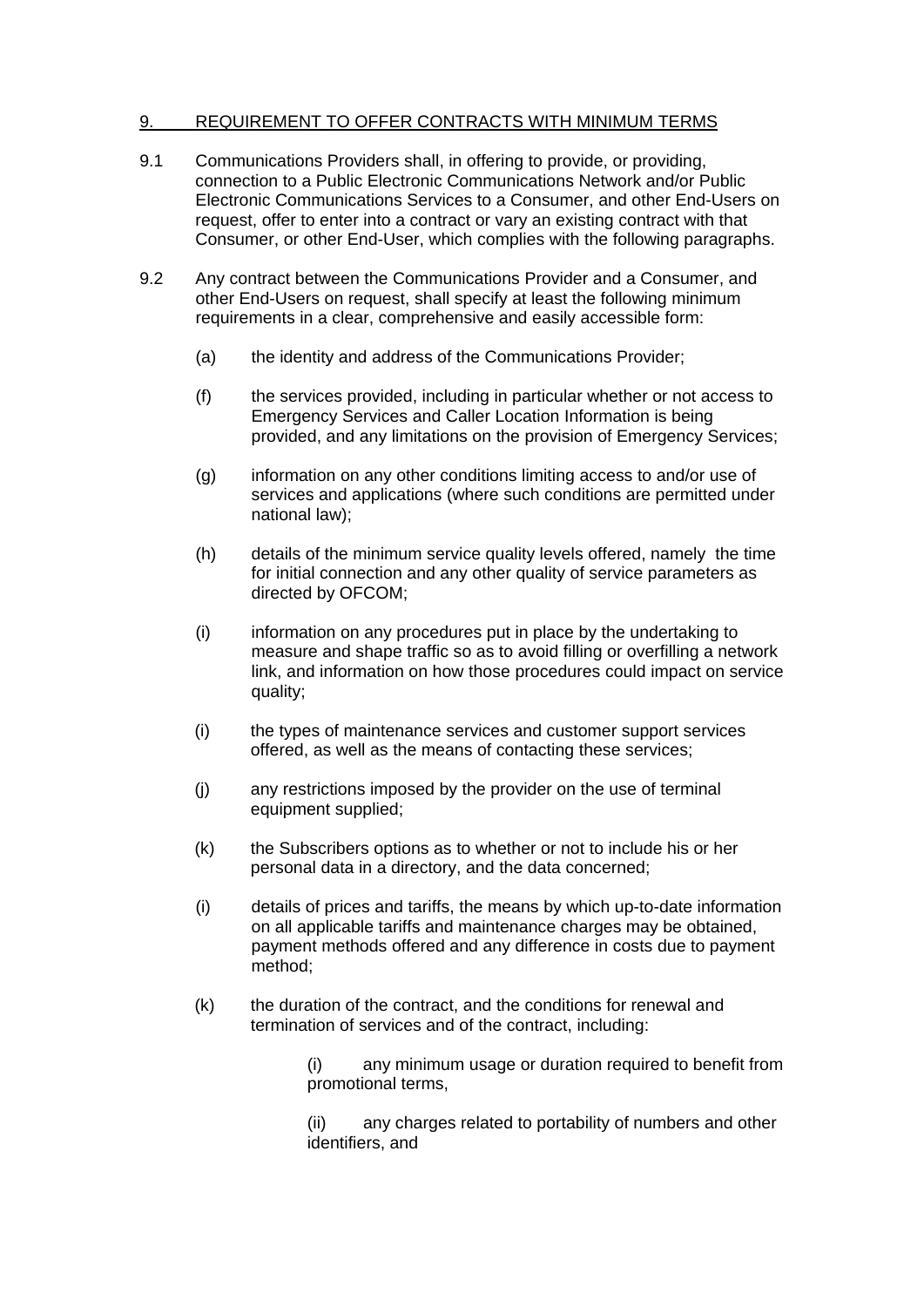(iii) any charges due on termination of the contract, including any cost recovery with respect to terminal equipment;

- (k) any applicable compensation and/or refund arrangements which will apply if contracted quality service levels are not met;
- (n) the means of initiating procedures for the settlement of disputes in respect of the contract; and
- (o) the type of action that might be taken by the Communications Provider in reaction to security or integrity incidents or threats and vulnerabilities.
- 9.3 Without prejudice to any minimum contractual period, Communications Providers shall ensure that conditions or procedures for contract termination do not act as disincentives for End-Users against changing their Communications Provider.
- 9.4 Communications Providers when providing Electronic Communications Services shall ensure that its initial contract concluded with Consumers shall not be for a duration of more than 24 months.
- 9.5 Communications Providers shall ensure that Users are able to subscribe to a contract with a maximum duration of 12 months.
- 9.6 Communications Providers shall:
	- (a) give its Subscribers adequate notice not shorter than one month of any modifications likely to be of material detriment to that Subscriber;
	- (b) allow its Subscribers to withdraw from their contract without penalty upon such notice and shall:
	- (c) at the same time as giving the notice in condition 9.6 (a) above, inform the Subscriber of their ability to terminate the contract without penalty if the proposed modification is not acceptable to the Subscriber.
- 9.7 Communications Providers shall comply with any direction made by OFCOM from time to time under this condition.
- 9.8 For the purposes of this Condition,
	- (a) "Communications Provider" means a person who provides Public Electronic Communications Networks and/or Services;
	- (b) "Consumer" means any natural person who uses or requests a Public Electronic Communications Service for purposes which are outside his or her trade, business or profession; and,
	- (c) "User" means a legal entity or natural person using or requesting a Public Electronic Communications Service.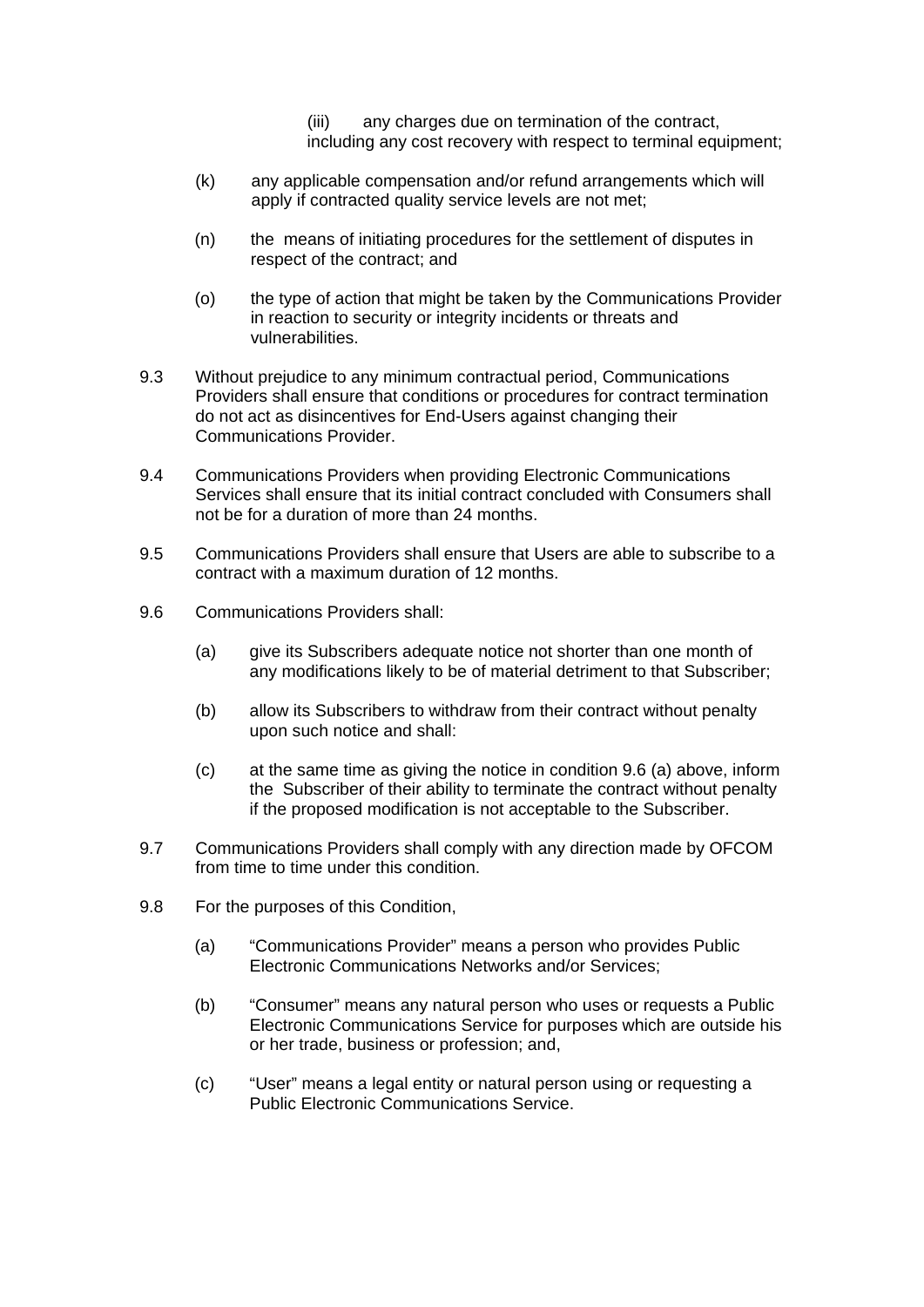# 18. NUMBER PORTABILITY<sup>[3](#page-18-0)</sup>

- 18.1 The Communications Provider shall provide Number Portability within the shortest possible time, including subsequent activation, on reasonable terms and conditions, including charges, to any of its Subscribers who so requests.
- 18.2 [4](#page-18-1) In the case of Mobile Number Portability, where the request is for porting a total of fewer than 25 Mobile Numbers, the Donor Provider shall:
	- (a) allow Subscribers to request a PAC over the phone; and
	- (b) where a Subscriber contacts the Donor Provider by phone, provide the PAC immediately over the phone where possible or by SMS within two hours of the request or by another reasonable mechanism if requested by the Subscriber and consented to by the Donor Provider.
- 18.3 Notwithstanding paragraph 18.1 above:

(a) in the case of Mobile Number Portability, porting of these numbers and their subsequent activation shall be completed within one business day from the receipt by the Recipient Provider of the Subscriber Request to Port from its new Subscriber.

(b) in all other cases, porting of these numbers and their subsequent activation shall be completed within one business day once all necessary validation processes have been completed, the network connection is ready for use by the Subscriber, and the Donor Provider has received a request to activate the porting of these numbers from the Recipient Provider.

- 18.4 Subject to paragraph 18.2, the Recipient Provider shall request porting from the Donor Provider as soon as it is reasonably practicable after receiving the Subscriber Request to Port from its new Subscriber.
- 18.5 The Communications Provider shall, pursuant to a request from another Communications Provider, provide Portability as soon as is reasonably practicable in relation to that request on reasonable terms [5](#page-18-2) . Any charges for

<span id="page-18-0"></span> $3$  On 22 July 2003, Oftel published a document, "Changes to the number portability functional specification to meet the new regime published by Oftel on 22 July 2003", [http://www.ofcom.org.uk/static/archive/oftel/publications/numbering/2003/fun\\_final0703.pdf.](http://www.ofcom.org.uk/static/archive/oftel/publications/numbering/2003/fun_final0703.pdf)

This statement set out the number portability functional specification Issue No. 5 at Annex B (also known as the "Functional Specification" for the purposes of General Condition 18).<br><sup>4</sup> 'Changes to the Mobile Number Porting Process', Statement, dated 8 July 2010, with effect

<span id="page-18-1"></span>from 11 April 2011, inserted Conditions 18.2, 18.3 and 18.4, and renumbered the following Conditions. See also the first footnote to Condition 18.5 below.

<span id="page-18-2"></span><sup>&</sup>lt;sup>5</sup> Number Portability and technology neutrality, Statement, 30 March 2006, removed wording "and in accordance with the Functional Specification".

<sup>&</sup>quot;Arrangements for porting phone numbers when customers switch supplier, a review of General Condition 18", Statement and Further Consultation, 17 July 2007, inserted into Condition 18.5 after "reasonable terms" the following wording: "In the case of Mobile Portability, where the request is for porting a total of less than 25 Telephone Numbers, the total period for providing Portability in respect of those Telephone Numbers shall not exceed two business days" with effect from 31 March 2008.

<sup>&</sup>quot;Telephone number portability for consumers switching suppliers", Statement, 29 November 2007 replaced "two business days" with "two hours" with effect from 1 September 2009. As a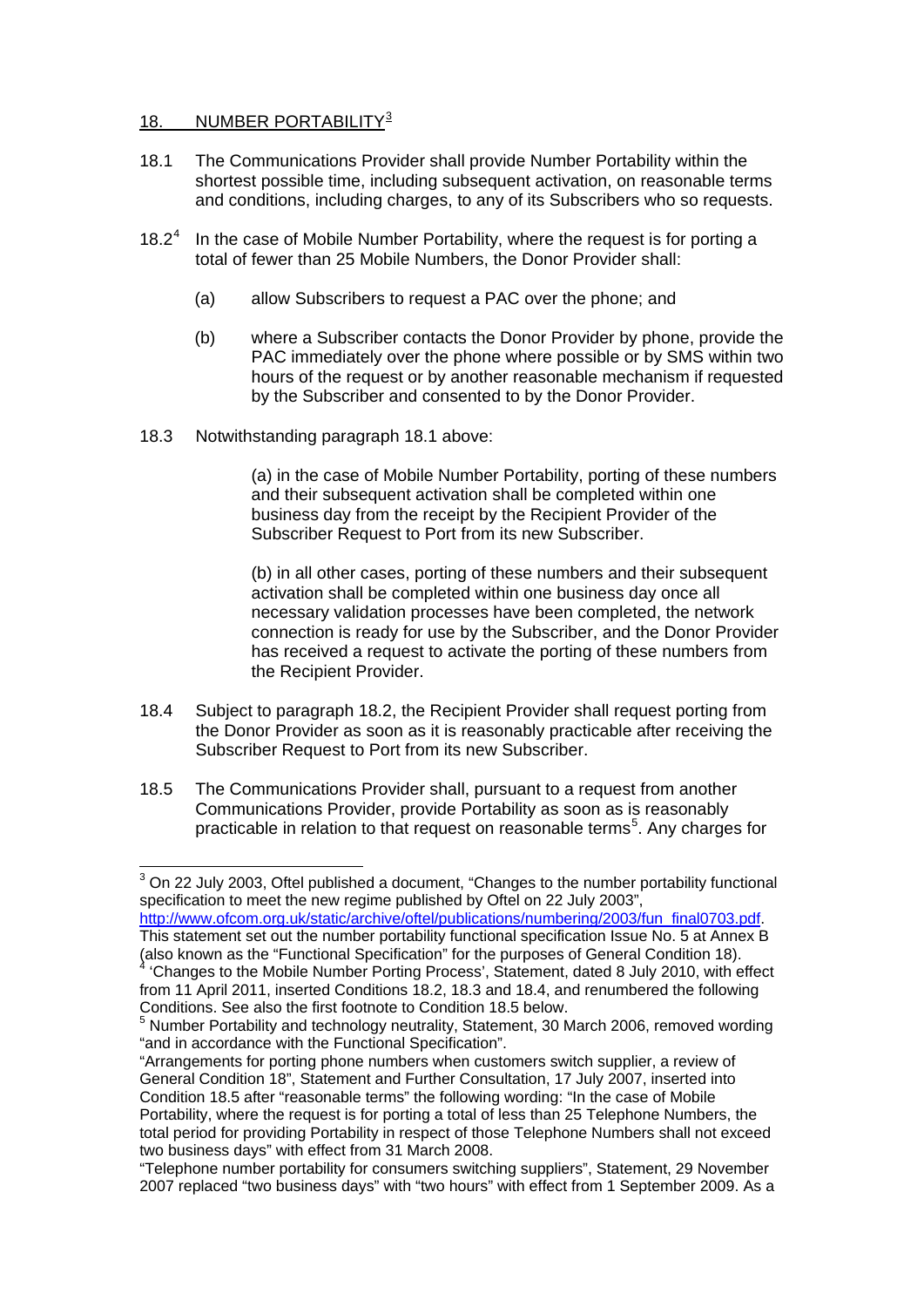the provision of such Portability shall be made in accordance with the following principles:

- (a) subject always to the requirement of reasonableness, charges shall be cost oriented and based on the incremental costs of providing Portability unless:
	- (i) the Donor Provider and the Recipient Provider have agreed another basis for the charges, or
	- (ii) the Office of Communications $<sup>6</sup>$  $<sup>6</sup>$  $<sup>6</sup>$  has directed that another basis</sup> for charges should be used;
- (b) the Donor Provider shall make no charge in relation to System Set-Up Costs or Additional Conveyance Costs;
- (c) in respect of Mobile Portability, the Donor Provider shall make no charge or annual fee for ongoing costs relating to registration of a ported Telephone Number or a Subscriber;
- (d) charges levied by the Donor Provider shall be based on the reasonable costs incurred by it in providing Portability with respect to each Telephone Number; and,
- (e) any direct charges to Subscribers for providing Number Portability do not act as a disincentive to Subscribers against changing their Communications Provider.
- 18.6 Where the Communications Provider provides Portability in accordance with paragraph 18.5:
	- (a) the Recipient Provider; and
	- (b) the Transit Provider,

shall, as appropriate, provide Portability on reasonable terms<sup>[7](#page-19-1)</sup>.

1[8](#page-19-2).7<sup>8</sup> The Communications Provider shall, on the written request of the Office of Communications, provide the Office of Communications with a record of each Telephone Number in relation to which it is providing Portability, specifying the relevant Recipient Provider in each case.

result of the Competition Appeal Tribunal's judgment in *Vodafone v Ofcom*, of 18 September 2008, the modifications made to General Condition 18 of Part 2 of the General Conditions of Entitlement by Ofcom's concluding statement entitled "Telephone number portability for consumers switching suppliers" dated 29 November 2007 have been set aside (see [http://www.ofcom.org.uk/consult/condocs/gc18review/updateoct08/\)](http://www.ofcom.org.uk/consult/condocs/gc18review/updateoct08/).

<sup>&#</sup>x27;Changes to the Mobile Number Porting Process', Statement, dated 8 July 2010, with effect from 11 April 2011, replaced the modifications made on 17 July 2007 with Condition 18.3 above.]

<span id="page-19-0"></span><sup>&</sup>lt;sup>6</sup> 'Changes to the Mobile Number Porting Process', Statement, dated 8 July 2010, with effect from 11 April 2011, replaced references to "the Director" with "the Office of Communications" in Conditions 18.5 and 18.7.

<span id="page-19-2"></span><span id="page-19-1"></span> $7$  Number Portability and technology neutrality, Statement, 30 March 2006, removed wording "and in accordance with the Functional Specification".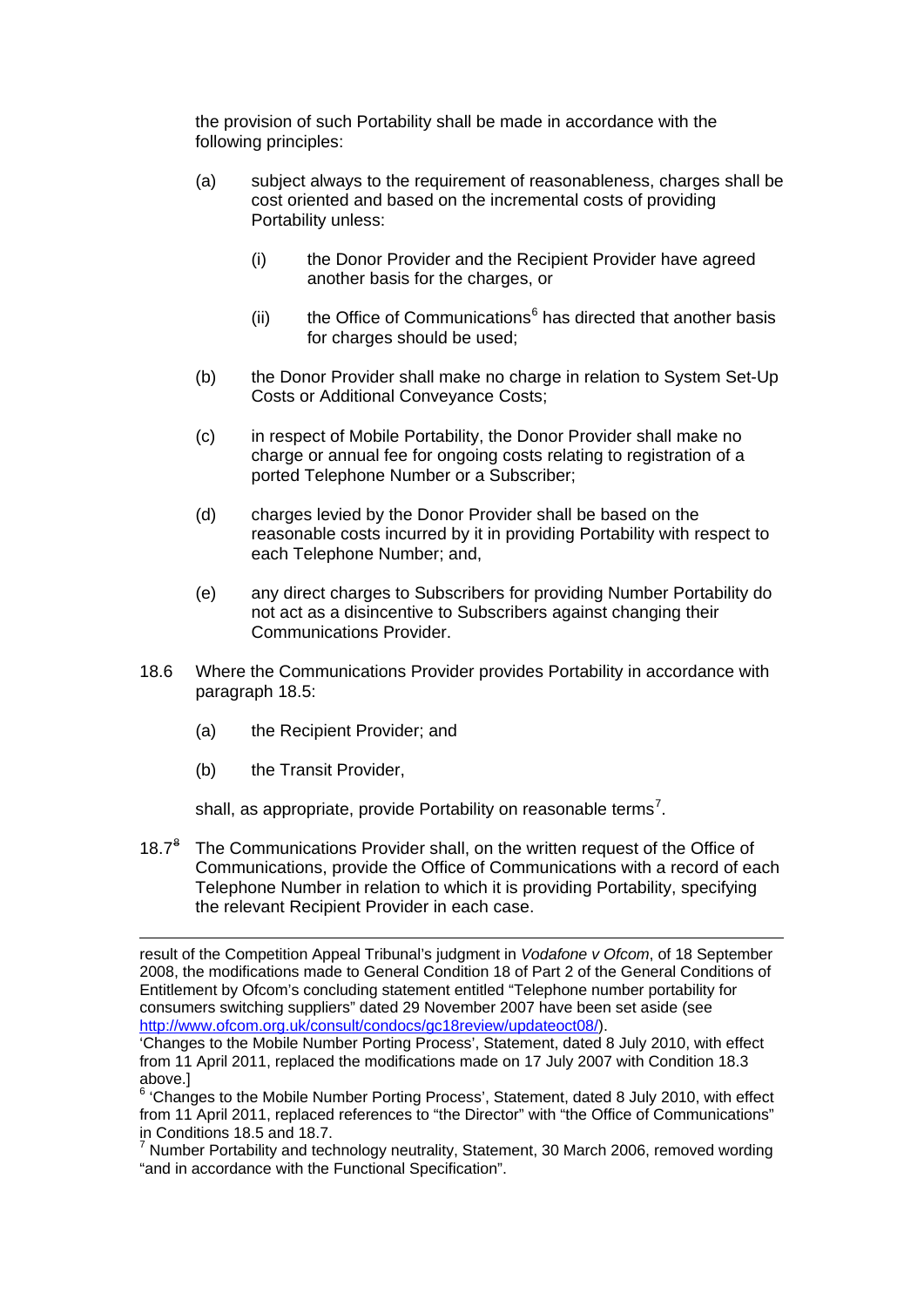- 18.8 The Communications Provider shall inform the Subscriber of the date when Number Portability will be provided to that Subscriber.
- 18.9 Where Communications Providers delay the porting of a Telephone Number for more than one-working day or where there is an abuse of porting by them or on their behalf, they shall provide reasonable compensation as soon as is reasonably practicable to the Subscriber for such delay and/or abuse.
- 18.10 The Communications Provider shall set out in a clear, comprehensive and easily accessible form for each Subscriber how Subscribers' can access the compensation provided for in paragraph 18.9 above, and how any compensation will be paid to the Subscriber .
- 18.11 For the purposes of this Condition:
	- (a) "Additional Conveyance Costs" mean any costs incurred by the Donor Provider associated with resources used in:
		- (i) effecting the switch-processing required to set up each ported call; and
		- (ii) providing the switch and transmission capacity for any part of the duration of each ported call,

additional to the costs of conveyance of non-ported calls from the Donor Provider's network to the Recipient Provider's network;

- (b) "Communications Provider" means a person who provides an Electronic Communications Network or an Electronic Communications Service;
- (c) "Donor Provider" means a Communications Provider whose Subscriber Numbers are in the process of being, or have been passed or ported to a Recipient Provider<sup>[9](#page-20-0)</sup>;
- (d) "Mobile Communications Service" means any Public Electronic Communications Service consisting in the conveyance of Signals by means of a Public Electronic Communications Network where every Signal that has been conveyed thereby has been, or is to be, conveyed through the agency of Wireless Telegraphy to or from a Public Electronic Communications Network which is designed or adapted to be capable of being used in motion;
- $(e)^{10}$  $(e)^{10}$  $(e)^{10}$ "Mobile Number" means a Telephone Number, from a range of numbers in the National Telephone Numbering Plan, that is Adopted or otherwise used to identify Apparatus designed or adapted to be capable of being used while in motion;

<span id="page-20-0"></span><sup>&</sup>lt;sup>9</sup> Number Portability and technology neutrality, Statement, 30 March 2006, removed definition "Functional Specification".

<span id="page-20-1"></span><sup>&</sup>lt;sup>10</sup> 'Changes to the Mobile Number Porting Process', Statement, dated 8 July 2010, with effect from 11 April 2011, inserted the definition of "Mobile Number" and renumbered the following definitions.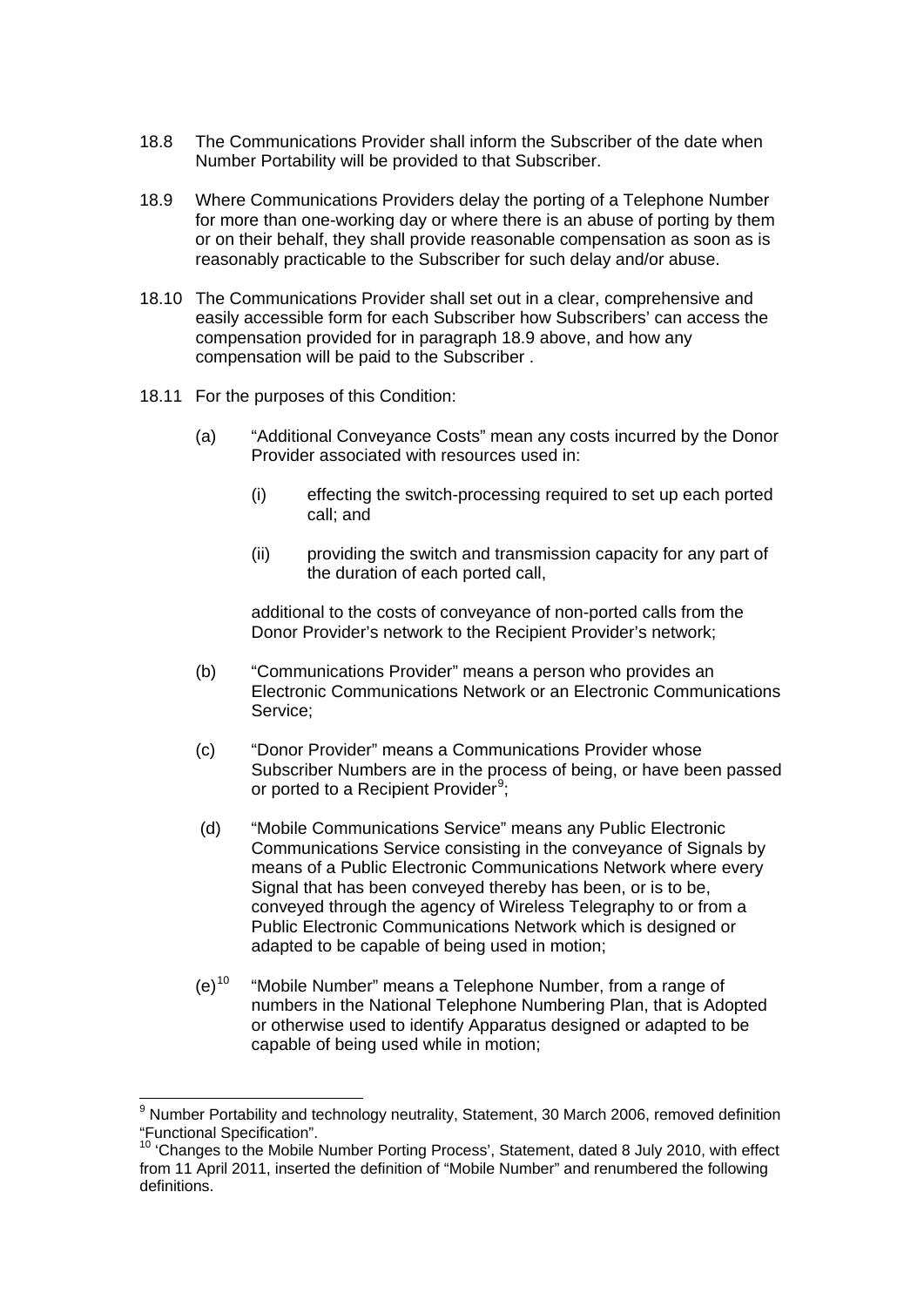- $(f)^{11}$  $(f)^{11}$  $(f)^{11}$ "Mobile Number Portability" means Number Portability relating to Mobile Numbers;
- (g) "Mobile Portability" means Portability relating to Telephone Numbers Allocated for use with Mobile Communications Services;<sup>[12](#page-21-1)</sup>
- (h) "Number Portability" means a facility whereby Subscribers who so request can retain their Telephone Number on a Public Electronic Communications Network, independently of the person providing the service at the Network Termination Point of a Subscriber<sup>[13](#page-21-2)</sup> provided that such retention of a Telephone Number is in accordance with the National Telephone Numbering Plan;
- $(i)$ <sup>[14](#page-21-3)</sup> "PAC" means Porting Authorisation Code, which is a unique code used to signify the Donor Provider's consent to the Subscriber being entitled to request and have their Mobile Number ported to another Communications Provider;
- (j) "Point of Connection" means a point at which one Public Electronic Communications Network is connected to another;
- (k) "Portability" means any facility which may be provided by a Communications Provider to another Communications Provider [15](#page-21-4) enabling any Subscriber who requests Number Portability to continue to be provided with any Public Electronic Communications Service by reference to the same Telephone Number irrespective of the identity of the person providing such a service;
- (l) "Recipient Provider" means a Communications Provider to whom Subscriber Number(s) are in the process of being, or have been passed or ported from a Donor Provider;
- $(m)^{16}$  $(m)^{16}$  $(m)^{16}$ "SMS" means Short Message Service, which is a text message delivered to a Subscriber's handset or, if SMS is superseded or withdrawn, an equivalent text communication sent directly to the Subscriber's handset;
- (n) "Subscriber" means any person with a number or numbers from the national Telephone Numbering Plan who is party to a contract with the provider of Public Electronic Communications Services for the supply of such services in the United Kingdom;

<span id="page-21-0"></span><sup>&</sup>lt;sup>11</sup> 'Changes to the Mobile Number Porting Process', Statement, dated 8 July 2010, with effect from 11 April 2011, inserted the definition of "Mobile Number Portability".

<span id="page-21-1"></span> $12$  Number Portability and technology neutrality, Statement, 30 March 2006, removed definition "Non-geographic Number".

<span id="page-21-2"></span> $13$  Number Portability and technology neutrality, Statement, 30 March 2006, removed wording "in the case of Geographic Numbers, at a specific location" and "in the case of Nongeographic Numbers, at any location".

<span id="page-21-3"></span><sup>&</sup>lt;sup>14</sup> 'Changes to the Mobile Number Porting Process', Statement, dated 8 July 2010, with effect from 11 April 2011, inserted the definition of "PAC".

<span id="page-21-4"></span><sup>&</sup>lt;sup>15</sup> 'Changes to the Mobile Number Porting Process', Statement, dated 8 July 2010, with effect from 11 April 2011, inserted "Communications Provider" after the words "to another". 16 'Changes to the Mobile Number Porting Process', Statement, dated 8 July 2010, with effect

<span id="page-21-5"></span>from 11 April 2011, inserted the definition of "SMS".